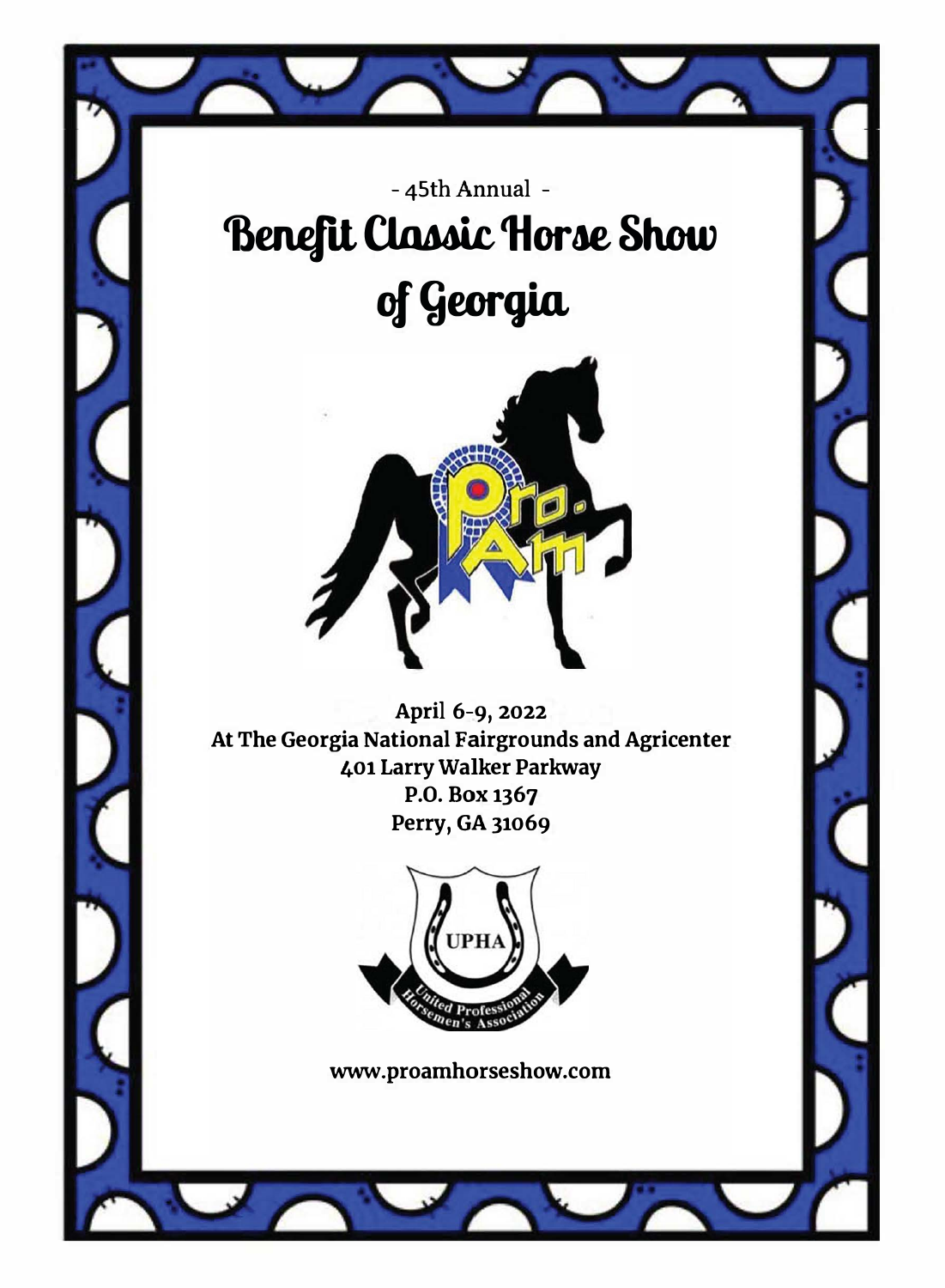## **OFFICIALS JUDGE— ALL DIVISIONS**

| Nancy Troutman             |                                       | Salem, VA                              |
|----------------------------|---------------------------------------|----------------------------------------|
|                            | <b>Show Manager</b>                   |                                        |
| Dewey Bass<br>502 295 7244 |                                       | Simpsonville KY<br>dbass1360@gmail.com |
|                            | <b>Announcer</b>                      |                                        |
| Travis Olinger             |                                       | <b>Benton TN</b>                       |
|                            | Ringmaster                            |                                        |
| Don Baker                  |                                       | Louisville KY                          |
|                            | <b>Awards Coordinator</b>             |                                        |
| Sandy Backer               |                                       | Shelbyville KY                         |
|                            | Photographer                          |                                        |
| Doug Shiflet               | www.dougshiflet.com Asheboro NC       |                                        |
| Photography                | 336 629 6545                          |                                        |
|                            | <b>Video Photographer</b>             |                                        |
| Richfield Video            | www.richfieldvideo.com Shelbyville KY |                                        |
| Productions                | 502 664 0880                          |                                        |
|                            | <b>Farrier</b>                        |                                        |
| Sean Norris                | 352 425 9531                          | Anthony FL                             |
|                            | Tack Supplier                         |                                        |
| Winner's Circle            |                                       | Shelbyville TN                         |
|                            | <b>Show Secretary</b>                 |                                        |
| <b>Beth Snider</b>         | 502 314 7960                          | Shelbyville KY                         |
|                            | horseshowentries18@gmail.com          |                                        |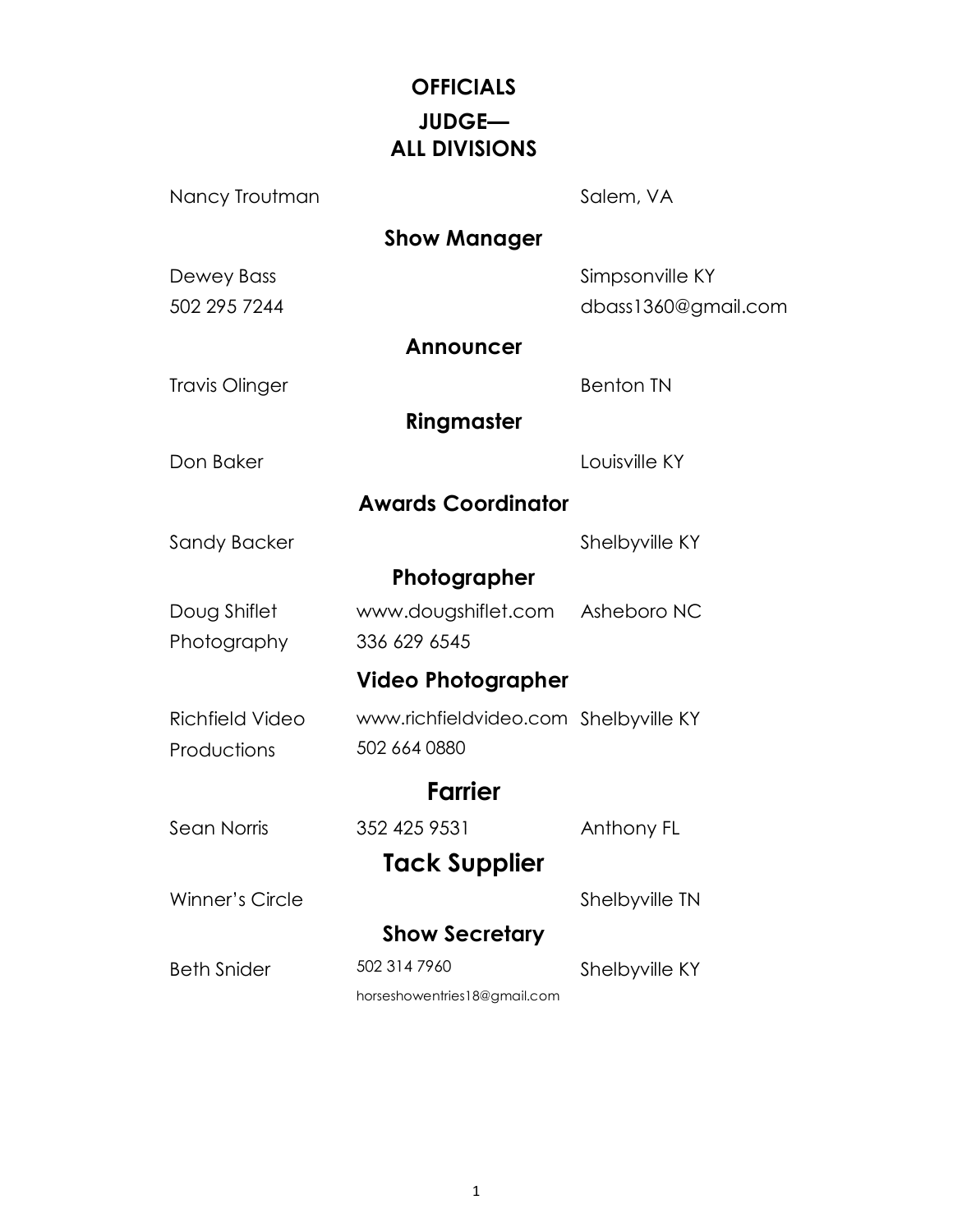**Board of Directors President—Jim Henderson Vice President—Amanda Ward Secretary—Terry Johnson Treasurer—Deidre Davis Board Members Deidre Davis Kim Davis Jan and Jim Henderson Terry Johnson Renee Jones Victoria and Bob McVey Christy Parker Amanda Ward Marvin Ward David Woodberry** 

**Veterinarian Services Provided by**



**Central Georgia Equine Services 478 825 1981**

**www.equineservices.com**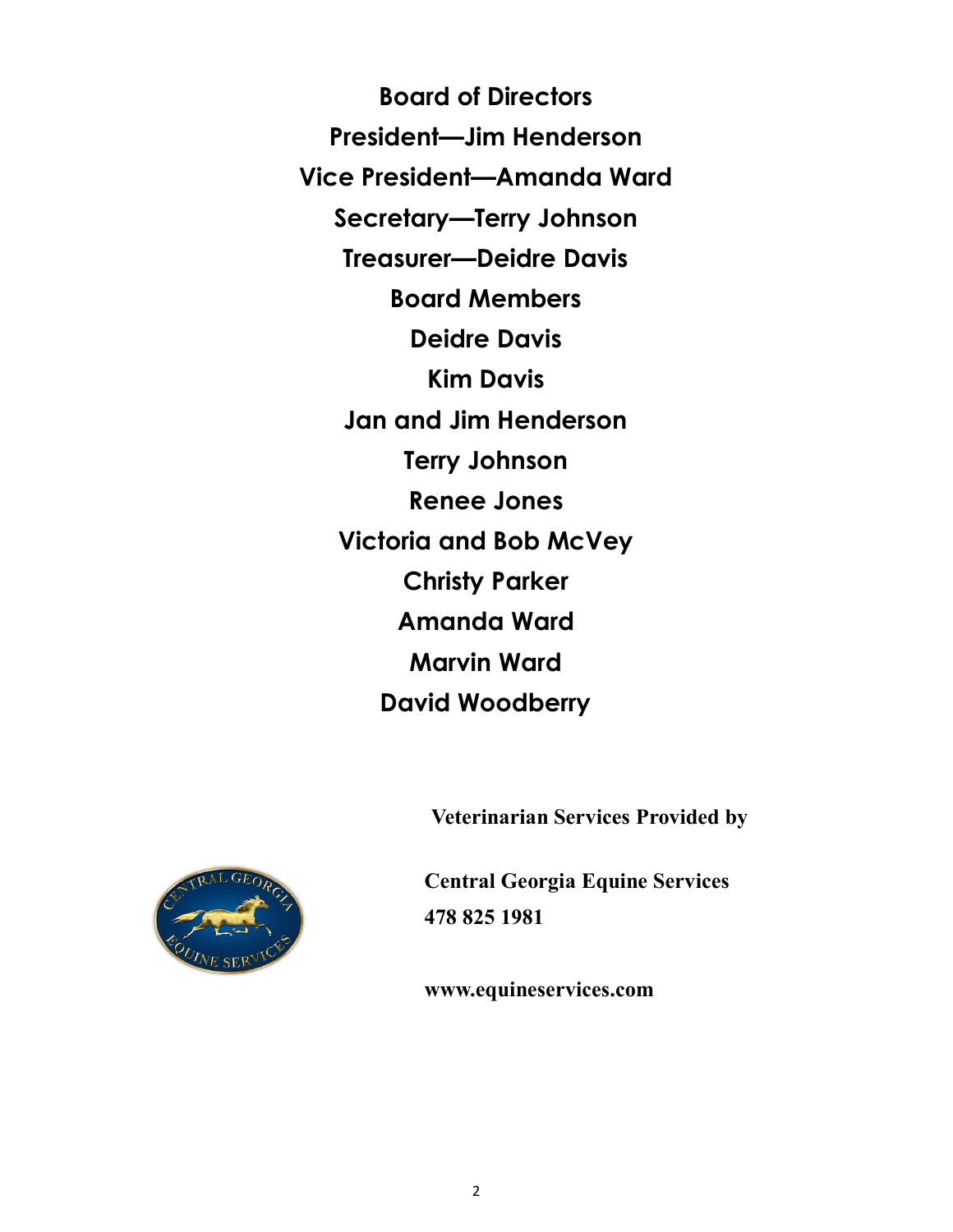### Rules and Regulations

### Stalls

# Available Monday April 4—Sunday April 10, 2022

### Early Arrival Sunday April 3 (after 8am)

### \$20.00 per stall

## Entries close March 16, 2022

- 1. Payment—no entries will be accepted and no stalls reserved unless accompanied by payment in full for stalls and entry fees. All horses must have a stall.
- 2. Refunds—in case of horses being entered and not exhibited, the stall fees are NOT refundable after the closing date. Any request to withdraw horses after the closing date and prior to April 1 must be supported by a Veterinarian Certificate giving a comprehensive diagnosis. Entry fees may be refunded or credited only on receipt of a Veterinarian Certificate.
- 3. Entries close March 16, 2022. Post entries will be accepted at an additional \$10.00 per horse.
- 4. Damages—all owners and exhibitors will be held responsible for any damage incurred by them or their agents to barns or other properties on the show grounds
- 5. Stalls will be available Monday April 4—Sunday April 10, 2022 for \$130.00 per stall. All stalls have doors. Early arrivals on Sunday April 3 (after 8am) will be charged \$20.00 per stall. No arrivals prior to Sunday April 3 Bedding will be available for purchase in the horse show office.
- 6. Office fee—a \$25.00 office fee will be charged per horse or academy rider. This amount is not refundable.
- 7. Every class offered herein will be conducted in the spirit of the USEF Rules and judged in accordance. The show manager/committee will act as Steward when any rule needs to be reviewed for clarification.
- 8. Horses—all horses must be serviceably sound. In case of suspected unsoundness the judge may, if he so desires, have the horse examined by the show veterinarian, and his decision will be final No exhibitor may use a Veterinarian's Statement to contradict the judges decision.
- 9. The Board of Directors reserves the right to decline any entry and to return any entry fees and/or stall fees before or during the show, without being liable for compensation. Three entries are necessary to fill a class unless otherwise stated, or the class may be declared void, at the option of the Board. If the entries in two or more classes of the same division are not sufficient to fill, the committee reserves the right to combine the classes.
- 10. The Board of Directors, Georgia National Fairgrounds and Agricenter, nor any sponsor will be responsible for any accident which may occur to any owner, rider, driver, caretaker, attendant, animal or equipment at the show. Warning—Under Georgia Law, an equine activity sponsor or equine professional is not liable for any injury to, or death of a participant in equine activities, pursuant to Chapter 12 of Title 4 of the Official Code of Georgia Annotated.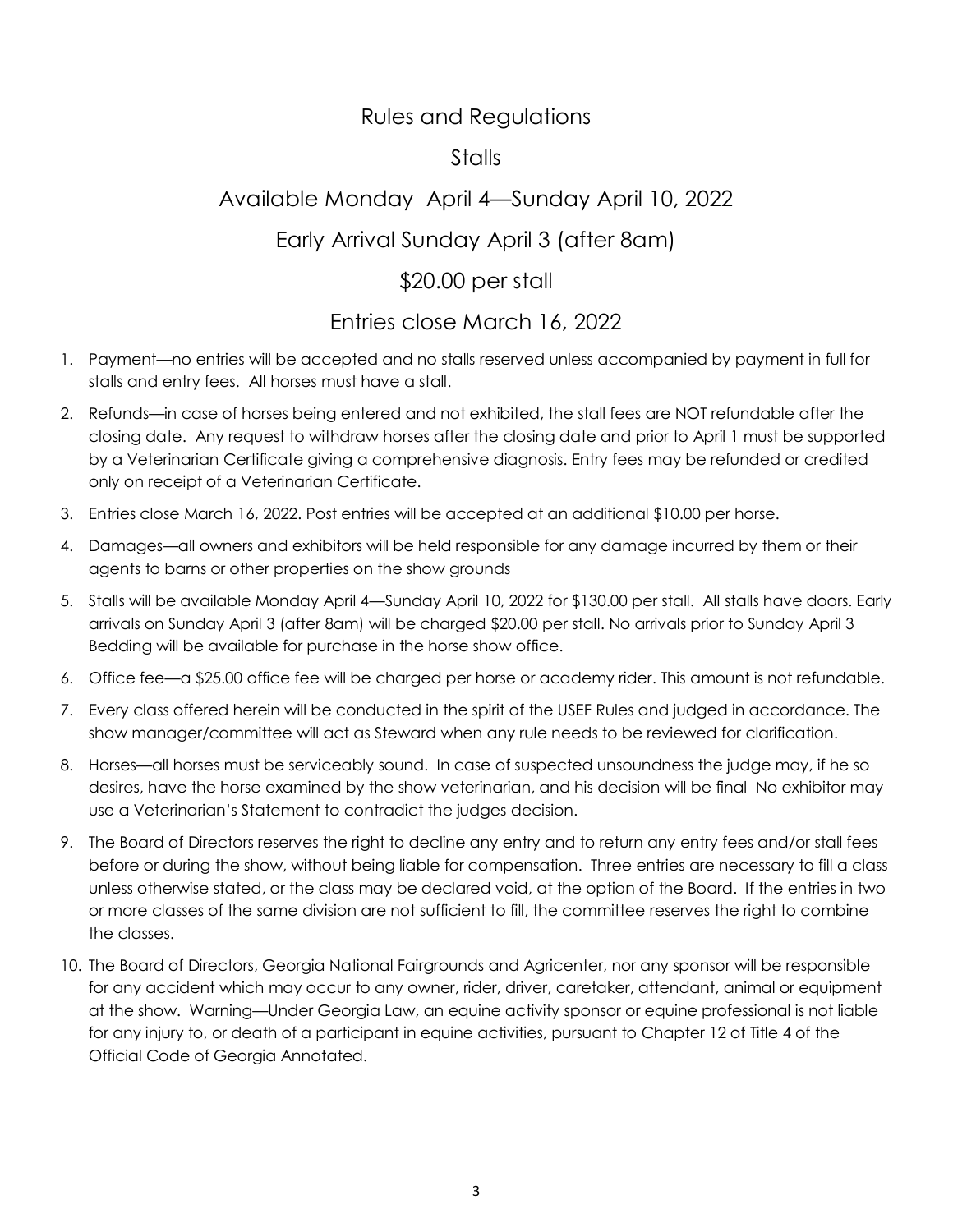- 11. Exhibitors are notified that any act of discourtesy or disobedience to the judge or officials, on the part of the owner, manager, rider, driver or caretaker shall be grounds to disqualify the horse and the owner shall forfeit all fees.
- 12. Should any question arise that is not provided for in these rules, the same shall be referred to the Board of Directors whose decision shall be final
- 13. All riders, drivers, attendants and caretakers shall be neatly and appropriately dressed upon entering the show ring.
- 14. Pets must remain on a leash at all times and are the owners responsibility. Dogs are not allowed in the Reeves Arena or warm up ring.
- 15. A valid negative Coggins test within one year of the show must accompany each horse and be available for inspection by the Georgia Department of Ag. Inspectors at the show grounds
- 16. All trucks, vans, and RVs after unloading, must park in designated parking areas.
- 17. All checks should be made payable to the Pro Am Horse Show. Returned checks will incur a \$50.00 handling fee. No one will be allowed to show with an outstanding balance. Management has the right to refuse a check from any exhibitor and require payment in cash or cashiers check.
- 18. Camper Hook Ups are available. For rates and information 478 987 3247
- 19. No person shall be allowed in the show ring during the time of judging except the exhibitors and those having official or requested duties to perform. No horse will be allowed in the show ring except at such hours posted in the show office. The gate to the show ring will remain open for two minutes after the first horse enters the ring, after which the gate will be closed. Any exhibitor not in the ring by that time will not be admitted. Please cooperate by being on time. No protest will be upheld, nor will any section be changed due to a PA Malfunction.
- 20. Golf carts while on the grounds must be operated by a licensed driver
- 21. Limit Horse/Rider—Open to horses/riders who have not won 6 first place ribbons at any multi day competition in any under saddle or driving class. Ribbons won in under saddle classes do not affect the status of driving classes. Conversly driving classes do not affect the status of riding classes.



Horse Show Stall Decoration

Andy Carmen—317 437 5094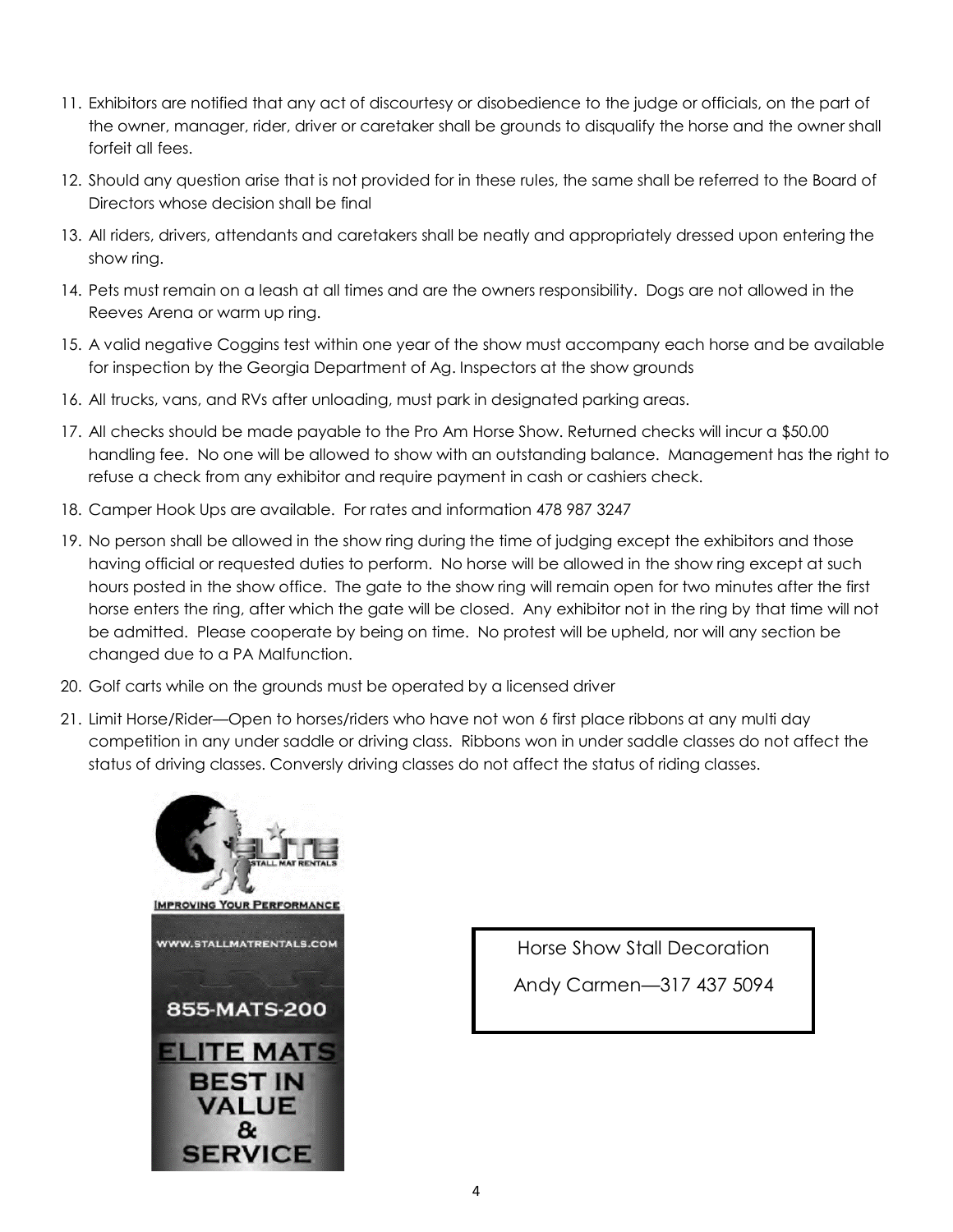#### **You can do your entries on line**

We are offering online entries through www.horseshowsonline.com

Below are the instructions to enter online

#### **What you need:**

A free account at Horse Shows Online. If you don't already have an account you can create one at<br>www.horseshowsonline.com. Horse Shows Online basic membership is free. A record in your account for<br>each person and horse tha

#### **How do I get started:**

Login to Horse Shows Online at www.horseshowsonline.com, click on the member services button on the main menu. Once you are logged in click the "My Horses, People, Shows" button in the member menu. At the People, Horses, Shows page, add any new people and horses to your account as required on the appropriate tab (ie: My People, My Horses). People and horses are saved with your account. Once you have<br>those records in your account you can use them at every show you enter.

Click the "Enter Show" button to select the show you want to enter and follow the steps in the outline entry wizard.

#### **Steps to enter a show**

Select the show you want to enter from your "My People, Horses, Shows" page on the My Show Entries tab, or find the show you want to enter in the show selector and click the Online Entry Icon. This will start the online entry wizard. Make sure you have already created the horses and people in your member account.

The online entry wizard will guide you through the steps to complete the entry form. The basic steps in the wizard are:

Select the horses, people and riders for your entry

Select the classes each rider is entered in

Select the quantity for stalls and other fees

Confirm your selections

Checkout and submit the show entry

The final steps generates the completed entry form and submits your entry to the show for review and acceptance. If the show requires a payment at entry time you will be prompted for your credit card information.

#### **Tips**

You can cancel the entry part way through the wizard and resume the entry later on. For example, if you<br>need to add more people to your account, or just want to come back and complete the entry later. Unfinished entry forms are listed in your "My entries" tab and will allow you to edit the entry.

People and horses you create in your account are saved permanently and can be used in other shows you enter. You only need to add people and horses once and then can be re used.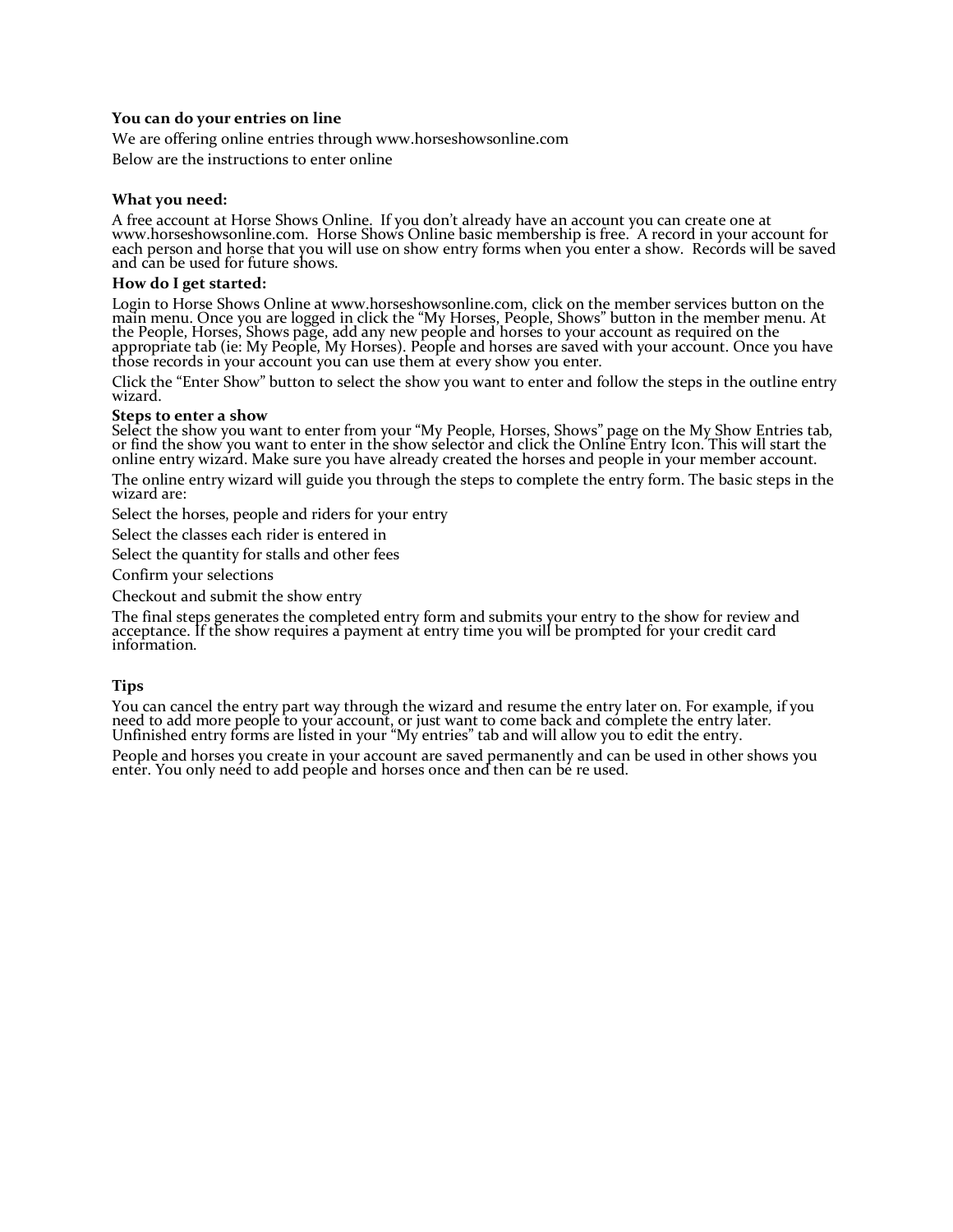

# The Horsemanship Challenge Guidelines

### PURPOSE:

The Horsemanship Challenge is designed to promote Saddle Seat riding and sportsmanship in a competition atmosphere. This Challenge is being held to benefit both the Pro-am Benefit Horse Show and the US Saddle Seat Association.

Each rider will need: Completed entry form and \$200 entry fee submitted by April 1". Saddle, helmet, jodhpur pants, boots, crop and gloves Suitable lesson type horse for the event. Rider and horse MUST have previously shown a complete season in WTC classes.

### RULES:

This competition is open to all (trainer approved) advanced riders of any age that have competed a season in wtc classes. Past winners of other horsemanship challenges may compete. Riders MUST be capable of safely handling various horses. Out of control horses OR riders will be immediately excused. The format of this event was chosen to showcase the rider's ability. **Entry form MUST** BE SIGNED BY A CURRENT UPHA PROFESSIONAL

### FORMAT:

Rider is required to wear helmet, jods, boots, gloves and Challenge shirt(provided) Riders will compete on the horse they bring for a brief first round. Second round- Riders will complete on a horse (drawn at random) that they have not previously ridden and compete. Third round if needed is at judge's discretion. A brief, supervised 4 min warm up is allowed.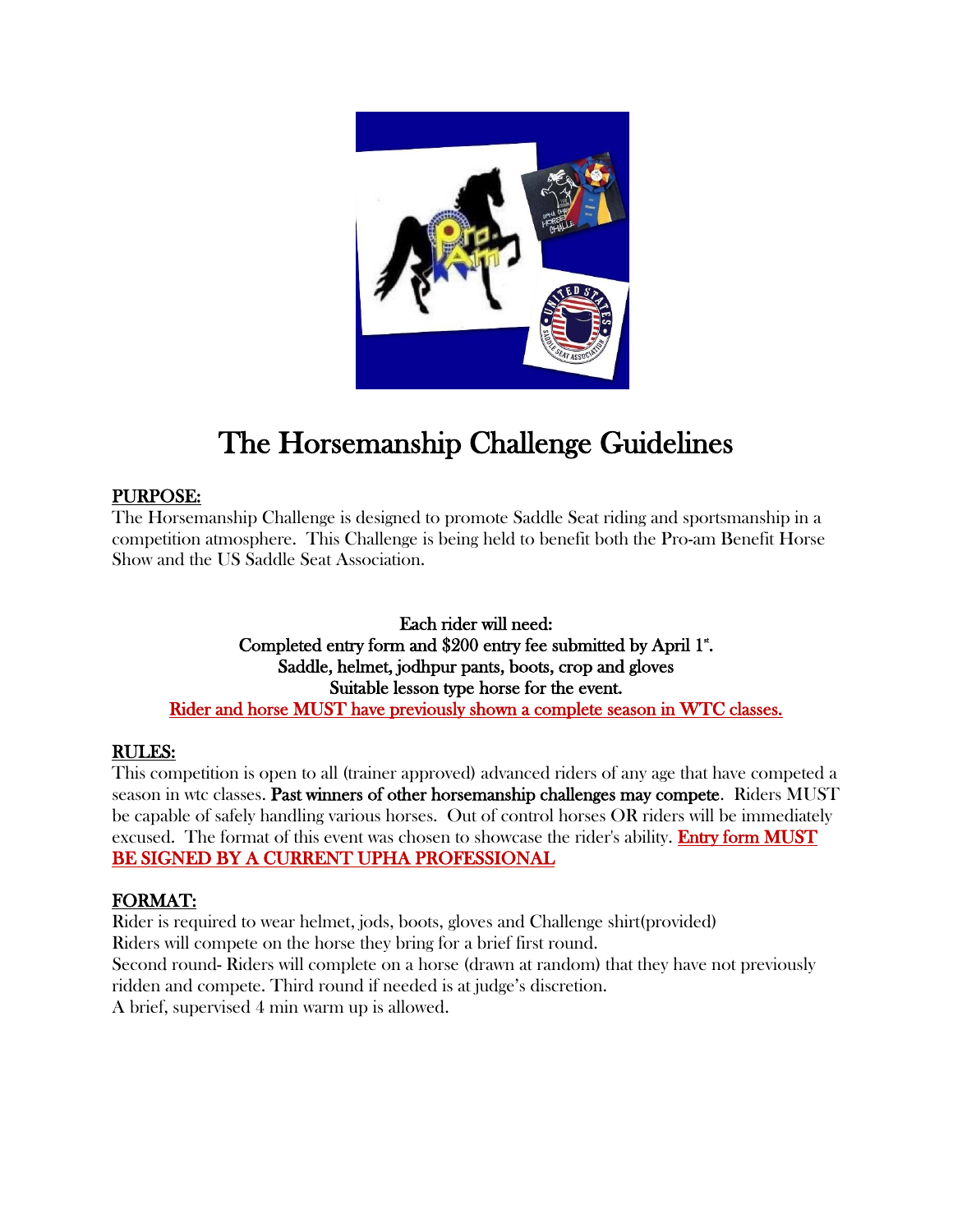### **HORSES**

The horses may be mares or geldings of any breed but will need to compete in saddle seat tack. Only safe, suitable and serviceable sound horses that have previously shown in wtc classes shall be used in the event.

Show or work bridles allowed. NO DRAW REINS or overchecks. NO LEVERAGE BITS in martingales. Girths and pads will stay with the horse.

### JUDGING

Horses are not judged!

Riders will be judged on their ability to present each horse to its best advantage, while demonstrating effective control and utilizing the entire ring. Horsemanship and showmanship are paramount. Basic equitation skills, correct diagonals and leads count.

Horses should not be asked to back, halt or a hand gallop.

Headers are permitted in the line-up if a second change of horses is called

\*A separate entry blank is required for this event – the entry blank is available on the website\*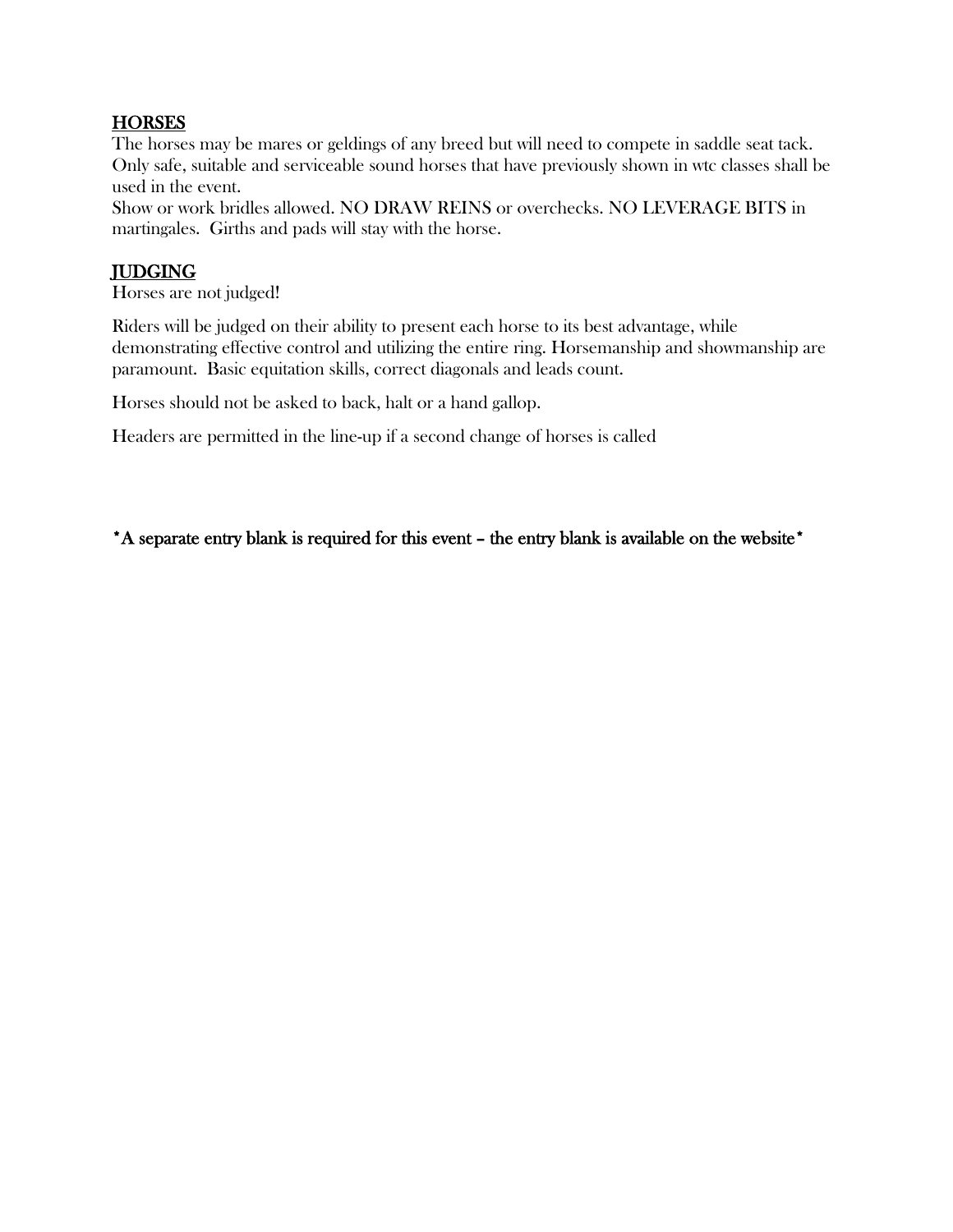

### **2022 Pro Am Benefit Classic Horse Show April 6-9, 2022 www.proamhorseshow.com**

#### **Wednesday 6:30 pm**

- 1. ASB Three Gaited Ladies
- 2. ASB Three Gaited Park Junior Horse
- 3. UPHA Pleasure Challenge Cup
- 4. ASB Three Gaited Junior Horse
- 5. ASB Five Gaited Ladies
- 6. Hackney Pony Open
- 7. Open Western Pleasure
- 8. ASB Fine Harness Open
- 9. ASB Three Gaited Park Amateur
- 10. Harness Pony Open
- 11. ASB Three Gaited Park Open
- 12. ASB Ladies Amateur Five Gaited
- 13. Roadster to Bike Open
- 14. ASB Five Gaited Show Pleasure Adult
- 15. ASB Three Gaited Open
- 16. Roadster Pony Open
- 17. ASB Five Gaited Open

#### **Thursday 10:00 am**

- 18. Hackney Pony Pleasure Driving
- 19. ASB Three Gaited Park Limit Horse
- 20. Open Hunter Pleasure
- 21. ASHA National Select Series 3-Gaited Country Pl.
- 22. ASB Country Pleasure Driving
- 23. Open English Pleasure WT
- 24. Hackney Pony Amateur
- 25. Roadster Under Saddle
- 26. Open English Pleasure WTC
- 27. TBD
- 28. Roadster Pony Limit
- 29. ASB Three Gaited Park Pleasure Junior Horse
- 30. Harness Pony Amateur
- 31. ASHA National Select Series 5-Gaited Show Pleasure
- 32. ASB Show Pleasure Driving
- 33. ASB Hunter Country Pleasure
- 34. Open Pleasure Driving
- 35. ASHA National Select Series 3 Gaited Show Pleasure
- 36. ASB Five Gaited Limit Horse

#### **Thursday 6;30 pm**

- 37. Saddle Seat Equitation Walk/Trot 10 & Under
- 38. ASB Three Gaited Limit Horse
- 39. ASB Three Gaited Show Pleasure 13 & Under
- 40. Roadster Pony Amateur
- 41. ASB Three Gaited Country Pleasure Adult
- 42. ASB Three Gaited Show Pleasure 14-17
- 43. ASB Three Gaited Amateur
- 44. ASB Five Gaited Show Pleasure Junior Exhibitor
- 45. ASB Three Gaited Show Pleasure Adult
- 46. ASB Three Gaited Park Pleasure
- 47. Roadster to Bike Amateur
- 48. ASB Three Gaited Park Pleasure Amateur
- 49. ASB Three Gaited Junior Exhibitor
- 50. ASB Five Gaited Junior Horse
- 51. ASB Three Gaited Country Pleasure 14-17
- 52. ASB Fine Harness Amateur
- 53. ASB Three Gaited Park Junior Exhibitor
- 54. ASB Three Gaited Western Country Pleasure
- 55. ASB Five Gaited Junior Exhibitor
- 56. Roadster to Bike Limit
- 57. ASB Five Gaited Adult Amateur

#### **Friday 10:00 am**

- 58. Saddle Seat Pleasure Walk/Trot 12 & Under
- 59. UPHA Roadster Pony Classic
- 60. Open Western Pleasure Stake
- 61. ASB Three Gaited Country Pleasure 13 & Under
- 62. Open Pleasure Driving Stake
- 63. ASB Three Gaited Show Pleasure Limit Rider
- 64. AHHS Roadster Pony Medallion
- 65. Saddle & Bridle Hunter Classic
- 66. Three Gaited Pony
- 67. TBD
- 68. ASB Three Gaited Park Pleasure Limit Horse
- 70. Open English Pleasure Walk/Trot Stake
- 71. ASB Five Gaited Country Pleasure
- 72. AHHS Hackney Pony Pleasure Driving Medallion
- 73. Five Gaited Pony
- 74. ASB Three Gaited Country Pleasure Limit Rider
- 75. Saddle Seat Equitation 13 & Under
- 76. Saddle Seat Equitation Adult
- 77. Three Gaited Pleasure Pony
- 78. Saddle Seat Pleasure Equitation 17 & Under
- 79.Five Gaited 3 Year Old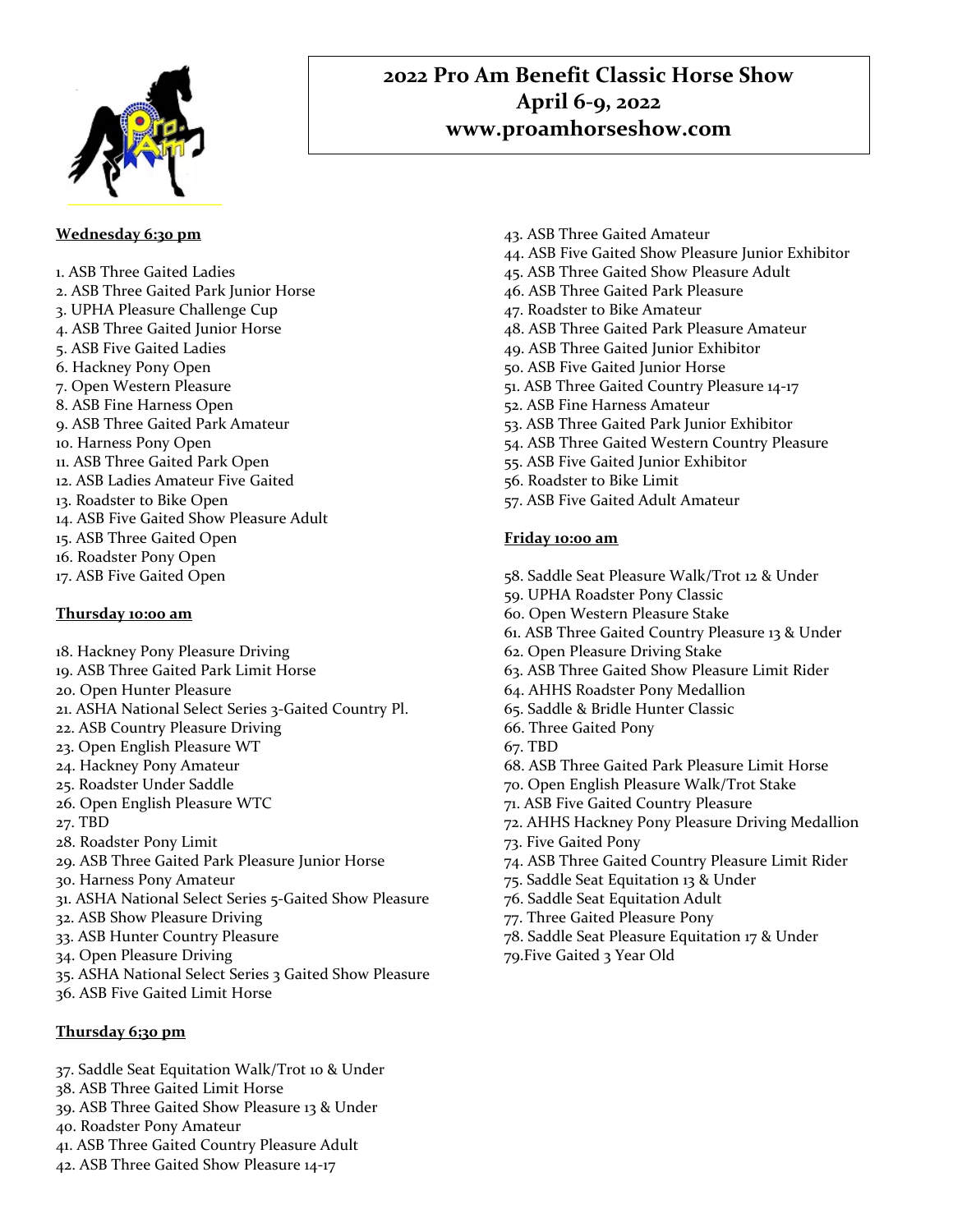#### **Friday 6:30 pm**

80. The Good Hands 81. ASB Three Gaited Park Amateur Stake 82. Saddle Seat Equitation 14-17 83. Roadster Pony Adult Amateur Stake 84. Saddle & Bridle Wm. Shatner Western Pleasure 85. ASB Three Gaited Ladies Stake 86. Saddle & Bridle Pleasure Medallion 87. ASB Three Gaited Park 3 Yr. Old 88. ASB Five Gaited Show Pleasure Adult Stake 89. ASB Fine Harness Junior Horse 90. ASB Three Gaited Show Pleasure 13 & Under Stake 91. ASB Three Gaited Park Pleasure 3 Yr. Old 92. ASB Show Pleasure Driving Stake 93. ASB Three Gaited Park Stake 94. ASB Country Pleasure Driving Stake 95. ASB Three Gaited 3 Yr. Old 96. ASB Three Gaited Show Pleasure 14-17 Stake 97. Hackney Pony Stake 98. Open English Pleasure Stake 99. ASB Five Gaited Ladies Stake

#### **Saturday 10:00 am**

- 100. Saddle Seat Equitation Adult Championship
- 101. AHHS Roadster Pony Under Saddle Medallion
- 102. Open Hunter Pleasure Stake
- 103. Five Gaited Pony Stake
- 104. UPHA Challenge Cup
- 105. Three Gaited Pleasure Pony Stake
- 106. ASB Three Gaited Country Pleasure Limit Rider Stake 107. TBD
- 108. UPHA Walk/Trot Challenge Cup
- 109. ASB Hunter Country Pleasure Stake
- 110. Three Gaited Pony Stake
- 111. ASB Three Gaited Show Pleasure Limit Rider Stake
- 112. Saddle Seat Walk/Trot Pleasure 12 & Under Stake
- 113. ASB Three Gaited Park Pleasure Amateur Stake
- 114. ASB Five Gaited Country Pleasure Stake
- 115. UPHA Exceptional Challenge Cup with assistance 116. Senior Horse Class
- 117. UPHA Exceptional Challenge Cup (without
- assistance)
- 118. Exceptional Showmanship
- 119. SESHA Medallion

#### **For more information**

**Manager – Dewey Bass** 

**502 295 7244**

**[dbass1360@gmail.com](mailto:dbass1360@gmail.com)**

**Secretary - Beth Snider**

**502 314 7960**

**[horseshowentries18@gmail.com](mailto:horseshowentries18@gmail.com)**

#### **Academy – 30 minutes after class 119**

- 120. Lead Line
- 121. Walk/Trot Showmanship Lead Line 8 & Under
- 122. Walk/Trot Equitation Lead Line 8 & Under
- 123. Showmanship Driving
- 124. Reinsmanship Driving
- 125. Showmanship WTC Adult
- 126. Equitation WTC Adult
- 127. Showmanship WTC 17 & Under
- 128. Equitation WTC 17 & Under
- 129. WTC Championship
- 130. Showmanship WT 14 & Over
- 131. Equitation WT 14 & Over
- 132. WT 14 & Over Championship
- 133. Showmanship WT 11-13
- 134. Equitation WT 11-13
- 135. Showmanship WT 9-10
- 136. Equitation WT 9-10
- 137. Showmanship WT 8 & Under
- 138. Equitation WT 8 & Under
- 139. Hunt Seat Showmanship WT
- 140. Hunt Seat Equitation WT
- 141. WT 13 & Under Championship

#### **Saturday 6:30 pm**

- 142. Equitation Championship
- 143. Ladies Amateur Five Gaited Stake
- 144. Hackney Pony Pleasure Driving Championship
- 145. ASB Three Gaited Country Pleasure Adult Stake
- 147. ASB Three Gaited Park Junior Exhibitor Stake
- 148. Roadster to Bike Amateur Stake
- 149. ASB Three Gaited Country Pleasure 13 & Under Stake
- 150. ASB Western Country Pleasure Stake
- 151. Harness Pony Stake
- 152. ASB Five Gaited Junior Exhibitor Stake
- 153. Roadster Pony Junior Exhibitor Stake
- 154. ASB Fine Harness Jackpot
- 155. ASB Three Gaited Country Pleasure 14-17 Stake
- 156. ASB Three Gaited Show Pleasure Adult Stake
- 157. ASB Three Gaited Amateur Stake
- 158. Roadster Under Saddle Stake
- 159. ASB Five Gaited Show Pleasure Jr. Exhibitor Stake
- 160. ASB Three Gaited Jackpot
- 161. ASB Three Gaited Junior Exhibitor Stake
- 162. Roadster Pony Stake
- 163. ASB Five Gaited Amateur Stake
- 164. ASB Three Gaited Park Pleasure Stake
- 165. Roadster to Bike Jackpot
- 166. Five Gaited Jackpot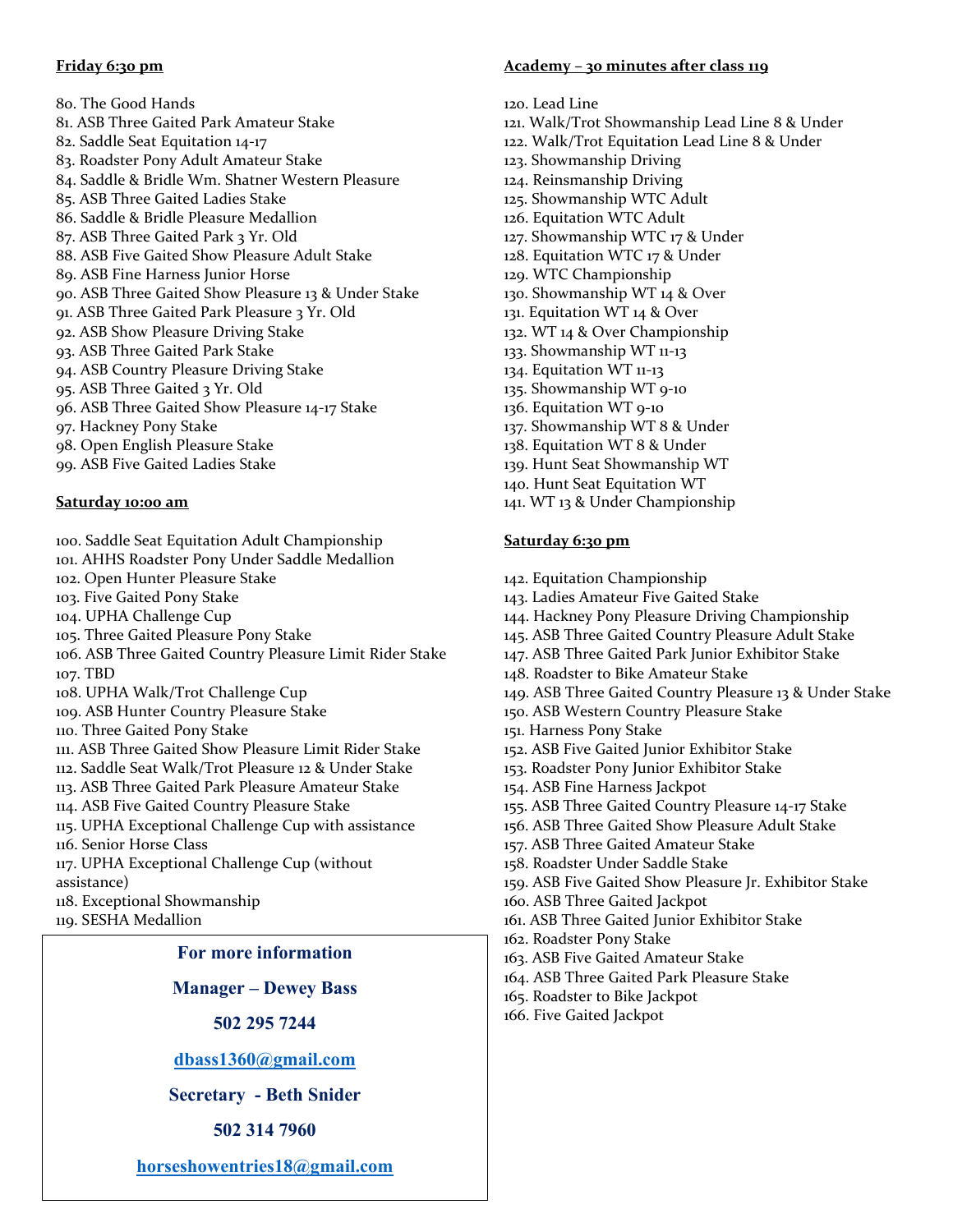## American Saddlebred Division

## Five Gaited

| 5   | <b>Five Gaited Ladies</b>                                                                                     | Wednesday Evening        | <b>Entry Fee \$40.00</b> |
|-----|---------------------------------------------------------------------------------------------------------------|--------------------------|--------------------------|
| 12  | <b>Five Gaited Ladies Amateur</b>                                                                             | <b>Wednesday Evening</b> | Entry Fee \$40.00        |
| 17  | <b>Five Gaited Open</b>                                                                                       | <b>Wednesday Evening</b> | Entry Fee $$40.00$       |
| 36  | <b>Five Gaited Limit Horse</b>                                                                                | Thursday Morning         | Entry Fee \$40.00        |
| 50  | <b>Five Gaited Junior Horse</b>                                                                               | <b>Thursday Evening</b>  | Entry Fee \$40.00        |
| 55  | <b>Five Gaited Junior Exhibitor</b>                                                                           | <b>Thursday Evening</b>  | Entry Fee \$40.00        |
| 57  | <b>Five Gaited Adult Amateur</b>                                                                              | <b>Thursday Evening</b>  | Entry Fe \$40.00         |
| 79  | Five Gaited Three Year Old                                                                                    | Friday Morning           | Entry Fee $$40.00$       |
| 99  | <b>Five Gaited Ladies Stake</b>                                                                               | Friday Night             | Entry Fee \$50.00        |
| 143 | Must have been entered,<br>shown and judged in Cl. 5<br><b>Five Gaited Ladies Amateur</b><br><b>Stake</b>     | Saturday Evening         | <b>Entry Fee \$50.00</b> |
|     | Must have been entered,<br>shown and judged in Cl. 12<br>152 Five Gaited Junior Exhibitor                     | Saturday Evening         | Entry Fee $$50.00$       |
|     | Stake                                                                                                         |                          |                          |
|     | Must have been qualified by<br>a Jr. Exhib. in this division<br>163 Five Gaited Adult Amateur<br><b>Stake</b> | Saturday Evening         | Entry Fee $$50.00$       |
|     | Must have been qualified by                                                                                   |                          |                          |
|     | an Amateur in this division-<br>except Class 12                                                               |                          |                          |
|     | 166 Five Gaited Stake                                                                                         | Saturday Evening         | Entry Fee $$75.00$       |
|     | It is not necessary to qualify<br>for this class                                                              |                          |                          |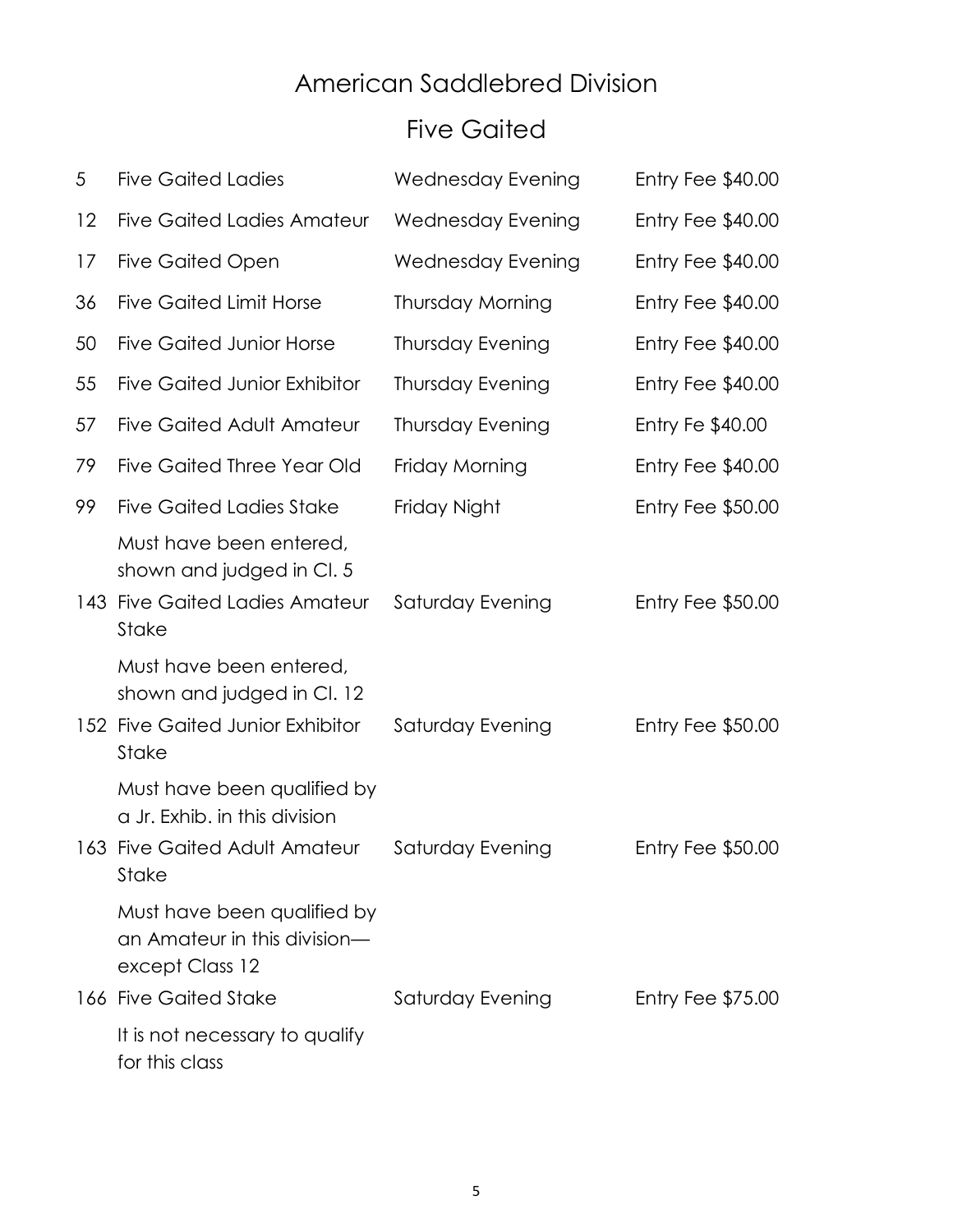## Three Gaited

| $\mathbf{1}$ | <b>Three Gaited Ladies</b>                                                                 | <b>Wednesday Evening</b> | Entry Fee $$40.00$       |
|--------------|--------------------------------------------------------------------------------------------|--------------------------|--------------------------|
| 4            | <b>Three Gaited Junior Horse</b>                                                           | <b>Wednesday Evening</b> | <b>Entry Fee \$40.00</b> |
| 15           | <b>Three Gaited Open</b>                                                                   | Wednesday Evening        | Entry Fee \$40.00        |
| 38           | <b>Three Gaited Limit Horse</b>                                                            | <b>Thursday Evening</b>  | Entry Fee \$40.00        |
| 43           | <b>Three Gaited Adult Amateur</b>                                                          | <b>Thursday Evening</b>  | Entry Fee \$40.00        |
| 49           | <b>Three Gaited Junior Exhibitor</b>                                                       | <b>Thursday Evening</b>  | Entry Fee \$40.00        |
| 85           | <b>Three Gaited Ladies Stake</b>                                                           | Friday Evening           | <b>Entry Fee \$50.00</b> |
|              | Must have been entered, shown and<br>judged in class 1                                     |                          |                          |
| 95           | <b>Three Gaited Three Year Old</b>                                                         | Friday Evening           | Entry Fee \$40.00        |
| 157          | <b>Three Gaited Adult Amateur Stake</b>                                                    | Saturday Evening         | <b>Entry Fee \$50.00</b> |
|              | Must have been entered, shown and<br>judged by an Amateur in any class in<br>this division |                          |                          |
| 160          | <b>Three Gaited Stake</b>                                                                  | Saturday Evening         | <b>Entry Fee \$75.00</b> |
|              | Not necessary to qualify for this class                                                    |                          |                          |
| 161          | Three Gaited Jr. Exhibitor Stake                                                           | Saturday Evening         | <b>Entry Fee \$50.00</b> |
|              | Must have been entered, shown and<br>judged in a Jr. Exhib. in this division               |                          |                          |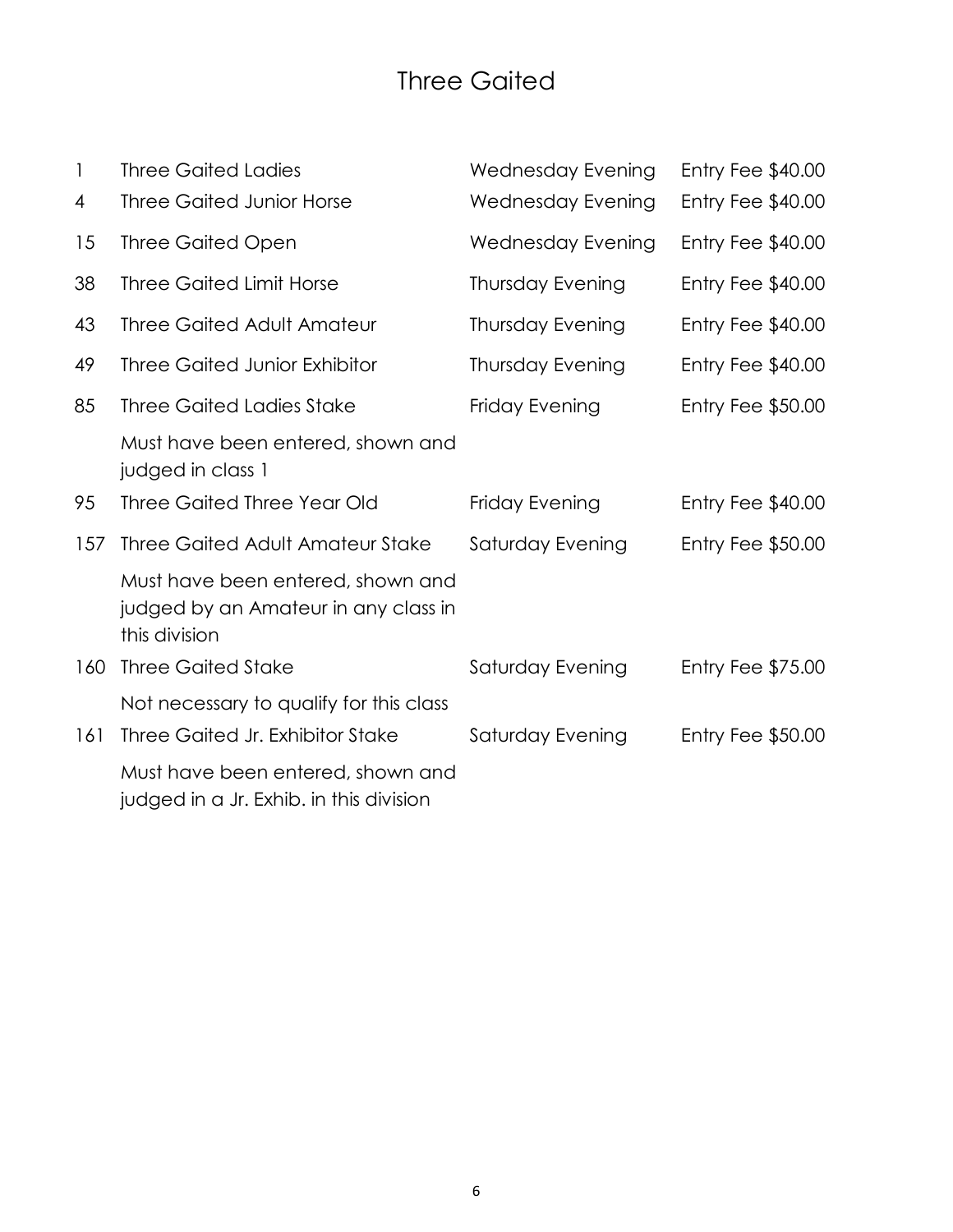## ASB Three Gaited Park

| $\mathbf{2}$ | <b>Three Gaited Park Junior Horse</b>                                           | <b>Wednesday Evening</b> | Entry Fee $$40.00$ |
|--------------|---------------------------------------------------------------------------------|--------------------------|--------------------|
| 9            | <b>Three Gaited Park Adult Amateur</b>                                          | <b>Wednesday Evening</b> | Entry Fee \$40.00  |
| 11           | <b>Three Gaited Park Open</b>                                                   | <b>Wednesday Evening</b> | Entry Fee \$40.00  |
| 19           | <b>Three Gaited Park Limit Horse</b>                                            | Thursday Morning         | Entry Fee \$40.00  |
| 53           | <b>Three Gaited Park Junior Exhibitor</b>                                       | <b>Thursday Evening</b>  | Entry Fee \$40.00  |
| 81           | <b>Three Gaited Park Adult Amateur</b><br><b>Stake</b>                          | Friday Evening           | Entry Fee \$50.00  |
|              | Must have been entered, shown<br>and judged by an Adult Am. in this<br>division |                          |                    |
| 87           | Three Gaited Park Three Year Old                                                | Friday Evening           | Entry Fee $$40.00$ |
| 93           | <b>Three Gaited Park Stake</b>                                                  | Friday Evening           | Entry Fee \$50.00  |
|              | Must have been entered, shown<br>and judged in any class in this                |                          |                    |
|              | division                                                                        |                          |                    |
| 147          | Three Gaited Park Jr. Exhibitor Stake                                           | Saturday Evening         | Entry Fee $$50.00$ |
|              | Must have been entered, shown<br>and judged by a Jr. Exhib. in this             |                          |                    |
|              | division                                                                        |                          |                    |
|              |                                                                                 | Directions:              |                    |
|              | Go south out of Atlanta—I 75                                                    |                          |                    |
|              | Take Exit 35                                                                    |                          |                    |
|              | Take a left onto Larry Walker Parkway                                           |                          |                    |

East about 1 mile—the fairgrounds will be on your right

For more detailed directions -

www.gnfa.com

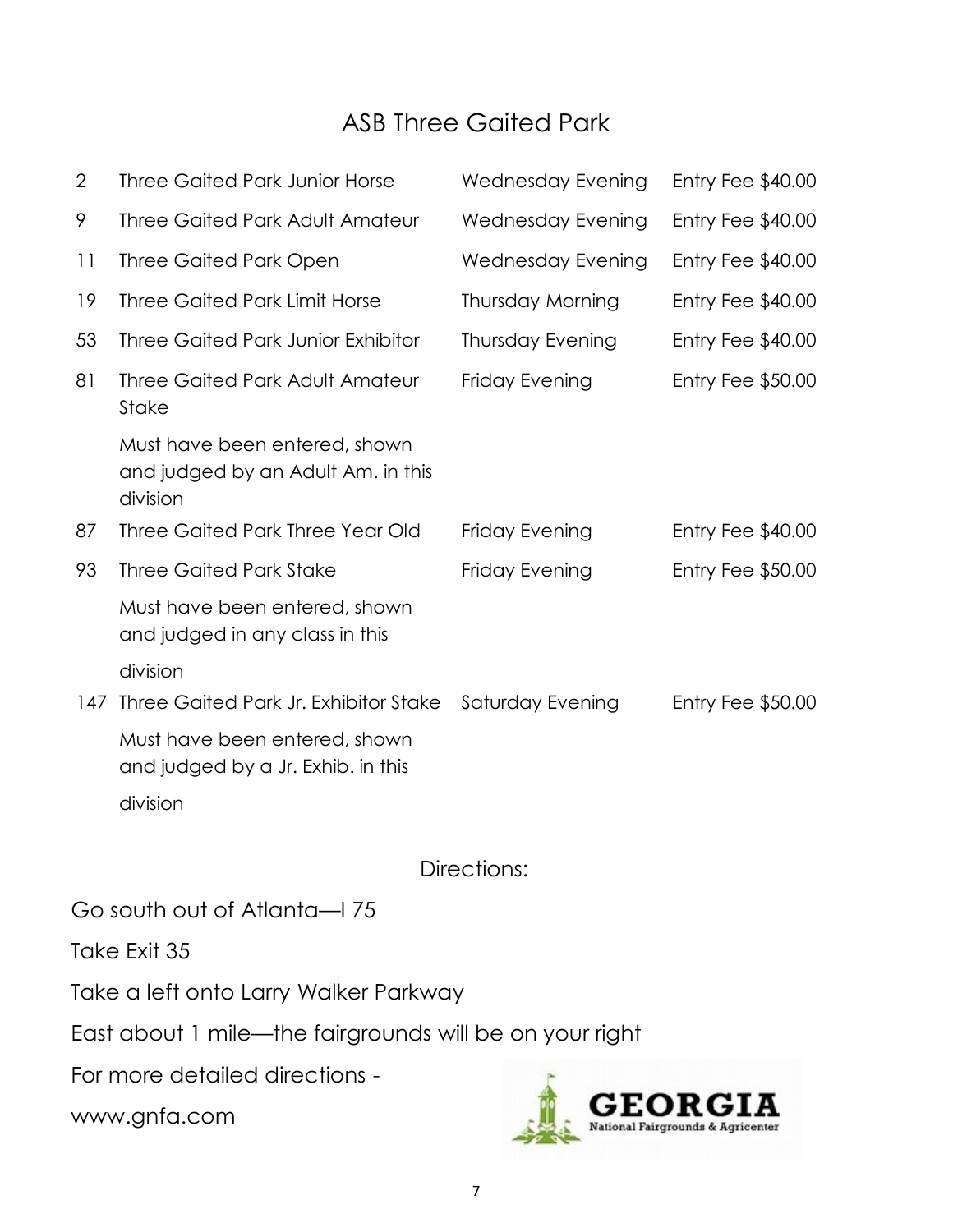## ASB Park Pleasure

| 29 | Three Gaited Park Pleasure Junior Horse                                                                        | Thursday Morning Entry Fee \$40.00 |                    |
|----|----------------------------------------------------------------------------------------------------------------|------------------------------------|--------------------|
| 46 | Three Gaited Park Pleasure Open                                                                                | Thursday Morning Entry Fee \$40.00 |                    |
| 48 | Three Gaited Park Pleasure Amateur                                                                             | Thursday Morning Entry Fee \$40.00 |                    |
| 68 | Three Gaited Park Pleasure Limit Horse                                                                         | Friday Morning                     | Entry Fee \$40.00  |
| 91 | Three Gaited Park Pleasure Three Year Old Friday Evening                                                       |                                    | Entry Fee $$40.00$ |
|    | 113 Three Gaited Park Pleasure Amateur<br>Stake                                                                | Saturday<br>Morning                | Entry Fee $$50.00$ |
|    | Must have been entered, shown and<br>judged by an Am. in this division<br>164 Three Gaited Park Pleasure Stake | Saturday Evening Entry Fee \$50.00 |                    |
|    | Must have been entered, shown and<br>judged in this division                                                   |                                    |                    |

## Fine Harness

| 8   | <b>Fine Harness Open</b>                         | Wednesday Evening       | Entry Fee \$40.00        |
|-----|--------------------------------------------------|-------------------------|--------------------------|
| 52  | Fine Harness Amateur                             | <b>Thursday Evening</b> | Entry Fee \$40.00        |
| 89  | Fine Harness Junior Horse                        | Friday Evening          | Entry Fee \$40.00        |
| 154 | <b>Fine Harness Stake</b>                        | Saturday Evening        | <b>Entry Fee \$75.00</b> |
|     | It is not necessary to qualify for this<br>class |                         |                          |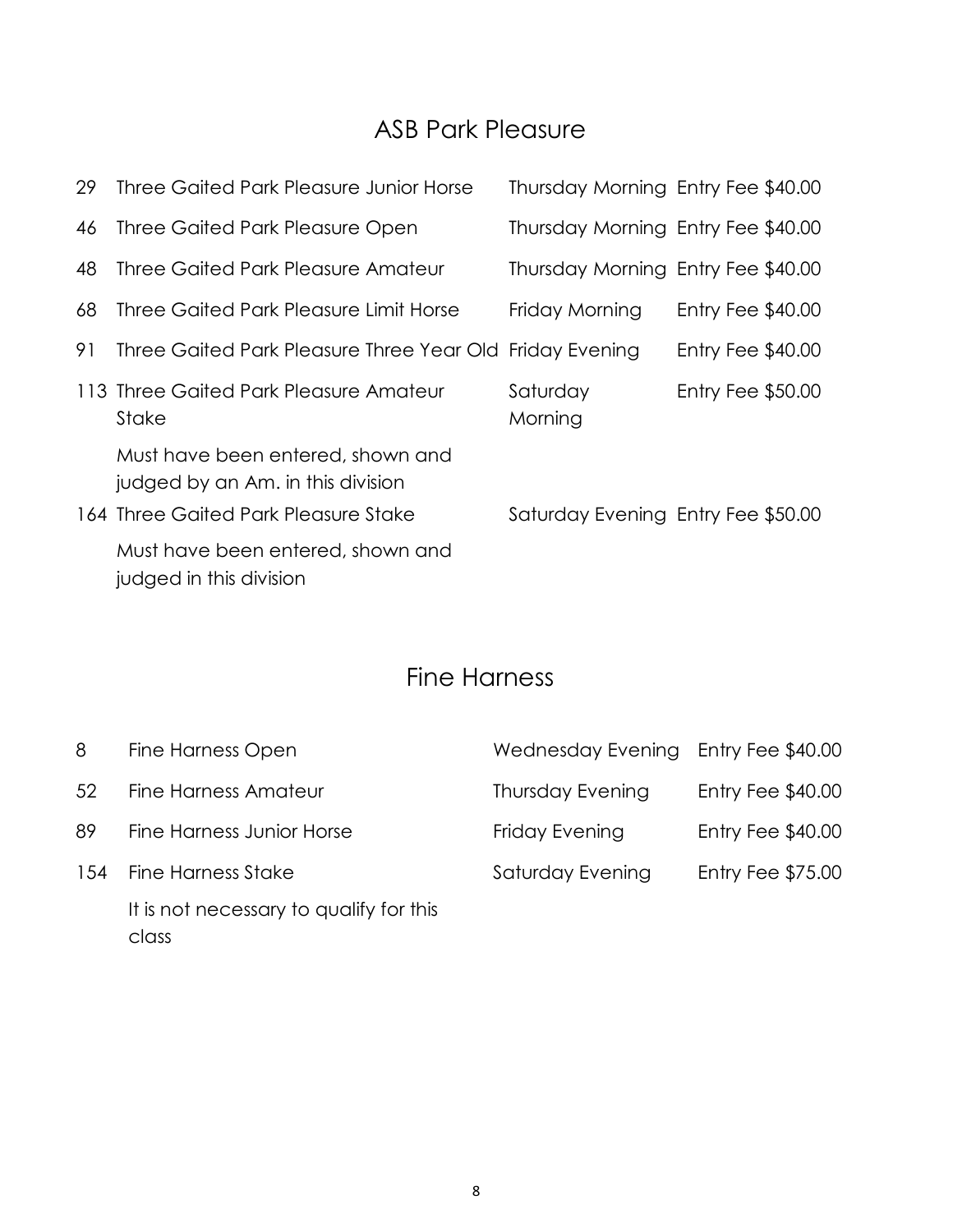## Show Pleasure Division

| 14 | Five Gaited Show Pleasure Adult Wednesday Evening                                     |                         | Entry Fee \$40.00        |
|----|---------------------------------------------------------------------------------------|-------------------------|--------------------------|
| 31 | <b>ASHA National Select Series Five</b><br><b>Gaited Show Pleasure</b>                | Thursday Morning        | Entry Fee $$40.00$       |
|    | Am/Jr Exhibitor                                                                       |                         |                          |
| 32 | <b>Show Pleasure Driving</b>                                                          | Thursday Morning        | Entry Fee $$40.00$       |
| 35 | <b>ASHA National Select Series</b><br><b>Three Gaited Show Pleasure</b>               | Thursday Morning        | Entry Fee $$40.00$       |
|    | Am/Jr Exhibitor                                                                       |                         |                          |
| 39 | <b>Three Gaited Show Pleasure</b>                                                     | Thursday Evening        | Entry Fee $$40.00$       |
|    | 13 & Under                                                                            |                         |                          |
| 42 | <b>Three Gaited Show Pleasure</b>                                                     | <b>Thursday Evening</b> | Entry Fee \$40.00        |
|    | $14-17$                                                                               |                         |                          |
| 44 | <b>Five Gaited Show Pleasure</b>                                                      | Thursday Evening        | Entry Fee $$40.00$       |
|    | Junior Exhibitor                                                                      |                         |                          |
| 45 | <b>Three Gaited Show Pleasure</b><br>Adult                                            | Thursday Evening        | Entry Fee $$40.00$       |
| 63 | <b>Three Gaited Show Pleasure</b>                                                     | Friday Morning          | Entry Fee \$40.00        |
|    | Limit Rider                                                                           |                         |                          |
| 88 | Five Gaited Show Pleasure Adult Friday Evening<br>Stake                               |                         | Entry Fee $$50.00$       |
|    | Must have been entered, shown<br>and judged in class 14 or 31 by<br>an adult          |                         |                          |
| 90 | Three Gaited Show Pleasure                                                            | Friday Evening          | <b>Entry Fee \$50.00</b> |
|    | 13 & Under Stake                                                                      |                         |                          |
|    | Must have been entered shown<br>and judged in class 39 or 35 by<br>a rider 13 & Under |                         |                          |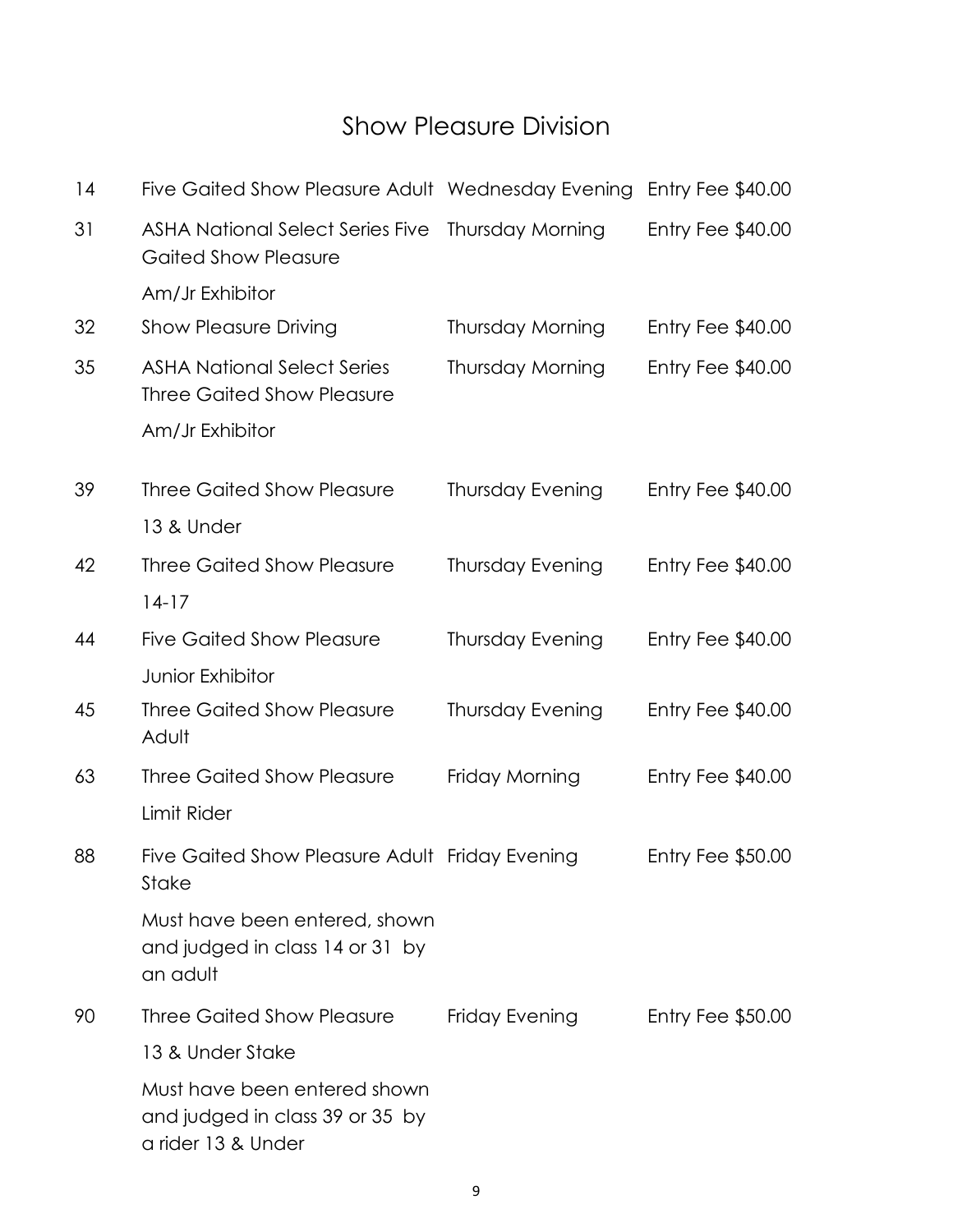| 92  | <b>Show Pleasure Driving Stake</b>                                                         | Friday Evening   | Entry Fee $$50.00$       |
|-----|--------------------------------------------------------------------------------------------|------------------|--------------------------|
|     | Must have been entered, shown and<br>judged in Cl. 32                                      |                  |                          |
| 96  | Three Gaited Show Pleasure 14-17<br><b>Stake</b>                                           | Friday Evening   | Entry Fee $$50.00$       |
|     | Must have been entered, shown and<br>judged in Class 42 or 35 by a rider 14-<br>17         |                  |                          |
| 111 | Three Gaited Show Pleasure Limit Rider Saturday Morning<br><b>Stake</b>                    |                  | <b>Entry Fee \$50.00</b> |
|     | Must have been entered, shown and<br>judged in class 63 or 35 if shown by a<br>limit rider |                  |                          |
| 156 | Three Gaited Show Pleasure Adult<br>Stake                                                  | Saturday Evening | Entry Fee $$50.00$       |
|     | Must have been entered, shown and<br>judged in class 45 or 35 by an adult                  |                  |                          |
| 159 | <b>Five Gaited Show Pleasure Junior</b>                                                    | Saturday Evening | Entry Fee \$50.00        |
|     | <b>Exhibitor Stake</b>                                                                     |                  |                          |
|     | Must have been entered, shown and                                                          |                  |                          |

judged in class 44 or 31 by a Jr. Exhib.

# Country Pleasure Division

| 21 | <b>ASHA National Select Series Three</b><br>Gaited Country Pleasure Am/Jr Exhib | Thursday Morning        | Entry Fee \$40.00 |
|----|---------------------------------------------------------------------------------|-------------------------|-------------------|
| 22 | <b>Country Pleasure Driving</b>                                                 | Thursday Morning        | Entry Fee\$40.00  |
| 33 | <b>Hunter Country Pleasure</b>                                                  | <b>Thursday Morning</b> | Entry Fee \$40.00 |
| 41 | Three Gaited Country Pleasure Adult Thursday Evening                            |                         | Entry Fee \$40.00 |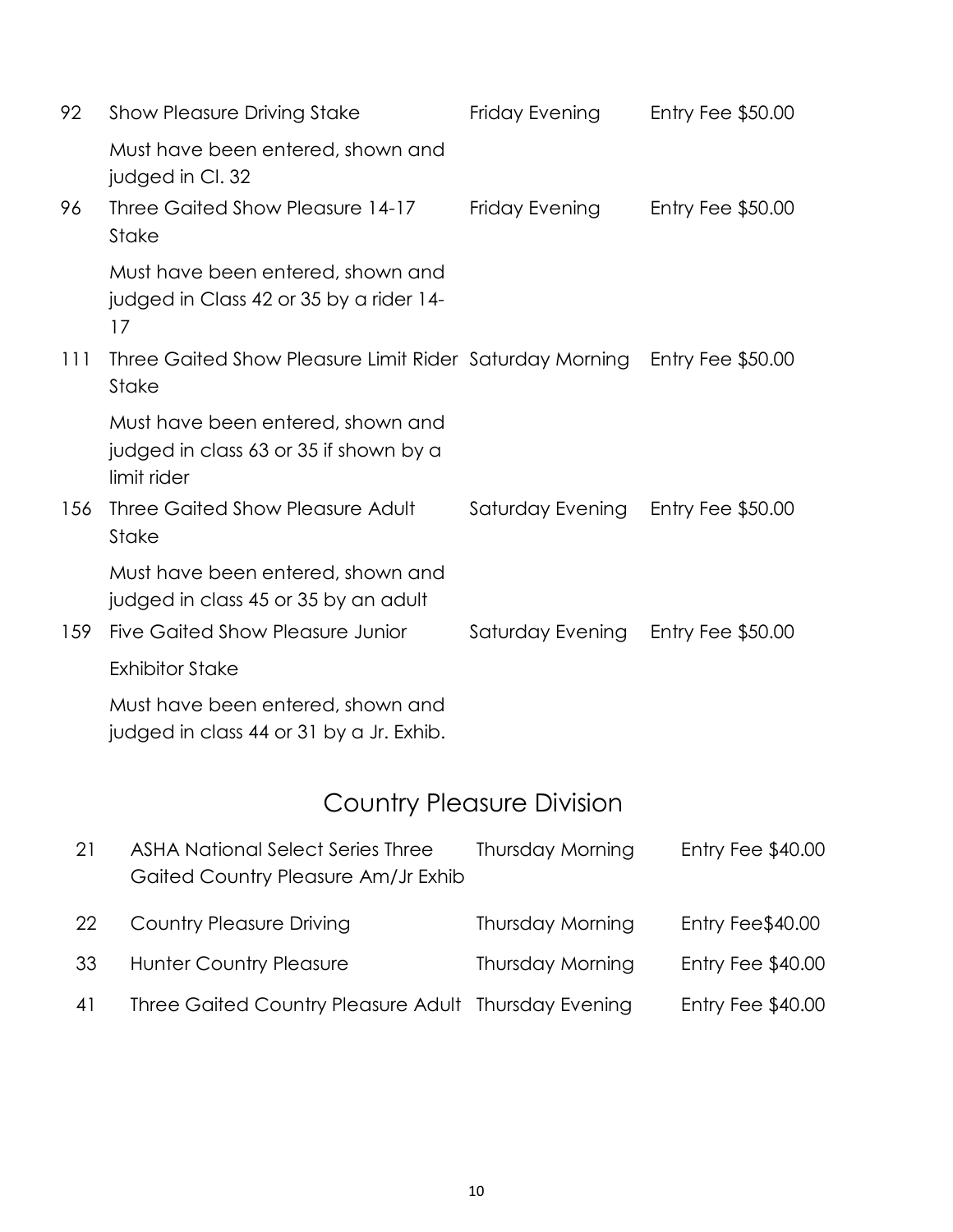| 51  | <b>Three Gaited Country Pleasure</b>                                                       | <b>Thursday Evening</b> | Entry Fee \$40.00        |
|-----|--------------------------------------------------------------------------------------------|-------------------------|--------------------------|
|     | $14-17$                                                                                    |                         |                          |
| 54  | <b>Three Gaited Western Country</b>                                                        | <b>Thursday Evening</b> | Entry Fee \$40.00        |
|     | Pleasure                                                                                   |                         |                          |
| 61  | <b>Three Gaited Country Pleasure</b>                                                       | Friday Morning          | Entry Fee \$40.00        |
|     | 13 & Under                                                                                 |                         |                          |
| 65  | Saddle & Bridle's Hunt Seat Classic                                                        | Friday Morning          | Entry Fee \$40.00        |
| 71  | <b>Five Gaited Country Pleasure</b>                                                        | Friday Morning          | Entry Fee \$40.00        |
| 74  | Three Gaited Country Pleasure Limit Friday Morning<br>Rider                                |                         | Entry Fee \$40.00        |
| 84  | Saddle & Bridle Wm. Shatner                                                                | Friday Evening          | Entry Fee \$40.00        |
|     | <b>Western Pleasure</b>                                                                    |                         |                          |
| 94  | <b>Country Pleasure Driving Stake</b>                                                      | Friday Evening          | Entry Fee $$50.00$       |
|     | Must have been entered, shown<br>and judged in class 22                                    |                         |                          |
| 106 | Three Gaited Country Pleasure Limit Saturday Morning<br><b>Rider Stake</b>                 |                         | <b>Entry Fee \$50.00</b> |
|     | Must have been entered, shown<br>and judged in class 71 or 21 if shown<br>by a limit rider |                         |                          |
| 109 | Hunter Country Pleasure Stake                                                              | Saturday Morning        | Entry Fee \$50.00        |
|     | Must have been entered, shown<br>and judged in class 33 or 65                              |                         |                          |
| 114 | <b>Five Gaited Country Pleasure Stake</b>                                                  | Saturday Morning        | Entry Fee \$50.00        |
|     | Must have been entered, shown<br>and judged in class 71                                    |                         |                          |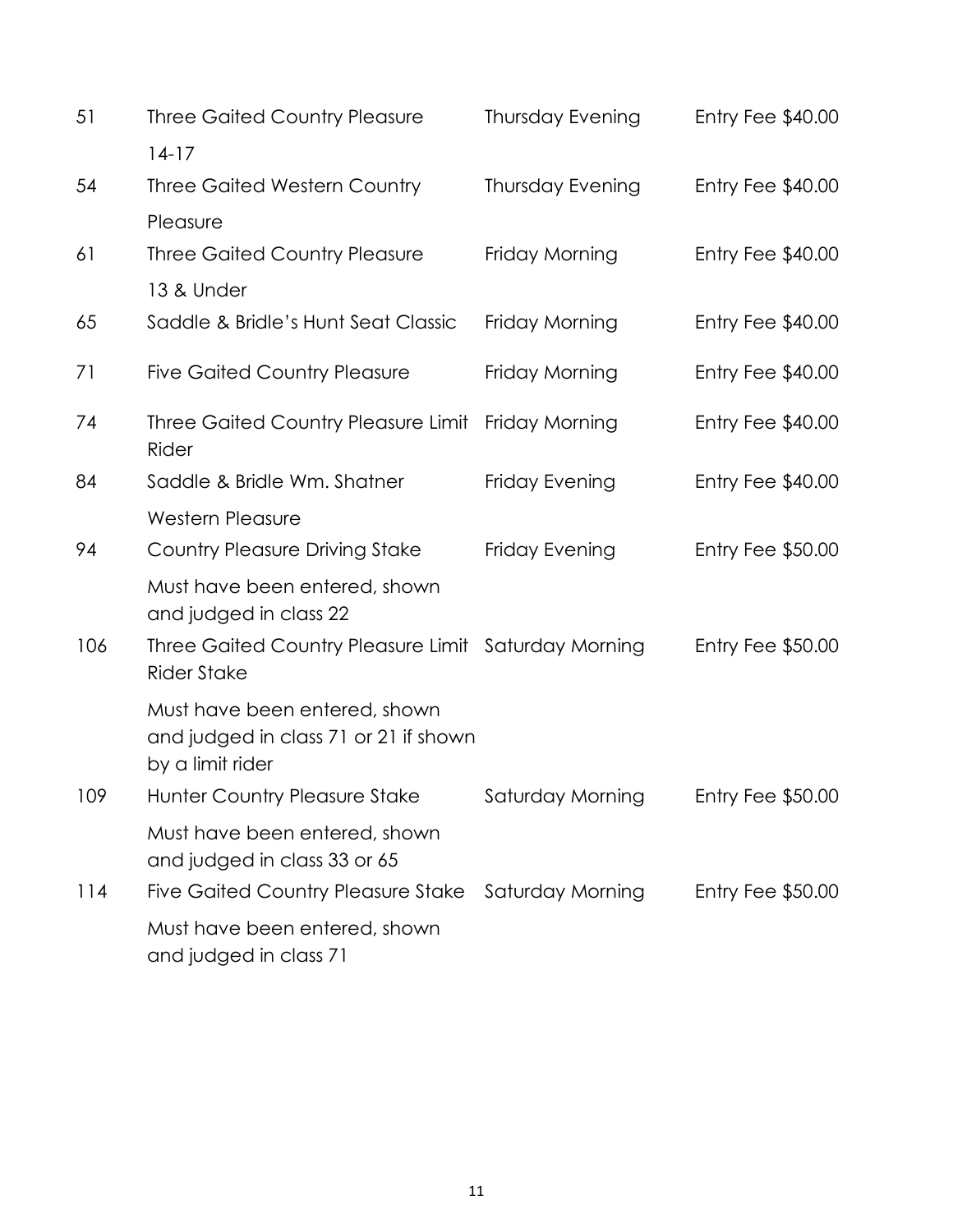| 145 | Three Gaited Country Pleasure Adult<br>Stake                                                    | Saturday Evening | Entry Fee $$50.00$ |
|-----|-------------------------------------------------------------------------------------------------|------------------|--------------------|
|     | Must have been entered, shown and<br>judged in class 41 or 21 if shown by an<br>adult           |                  |                    |
| 149 | <b>Three Gaited Country Pleasure</b>                                                            | Saturday Evening | Entry Fee $$50.00$ |
|     | 13 & Under Stake                                                                                |                  |                    |
|     | Must have been entered, shown and<br>judged in class 61 or 21 if shown by a<br>rider 13 & under |                  |                    |
| 150 | Three Gaited Western Country Pleasure Saturday Evening<br>Stake                                 |                  | Entry Fee $$50.00$ |
|     | Must have been entered, shown and<br>judged in class 54 or 84                                   |                  |                    |
| 155 | Three Gaited Country Pleasure 14-17<br>Stake                                                    | Saturday Evening | Entry Fee $$50.00$ |
|     | Must have been entered, shown and<br>judged in class 51 or 21 if shown by a<br>rider 14-17      |                  |                    |

# Saddlebred Type Pony

| 66  | Three Gaited Pony                                       | Friday Morning   | Entry Fee \$40.00  |
|-----|---------------------------------------------------------|------------------|--------------------|
| 73  | <b>Five Gaited Pony</b>                                 | Friday Morning   | Entry Fee \$40.00  |
| 103 | Five Gaited Pony Stake                                  | Saturday Morning | Entry Fee $$50.00$ |
|     | Must have been entered, shown and<br>judged in class 73 |                  |                    |
| 110 | Three Gaited Pony Stake                                 | Saturday Morning | Entry Fee $$50.00$ |
|     | Must have been entered, shown and<br>judged in class 66 |                  |                    |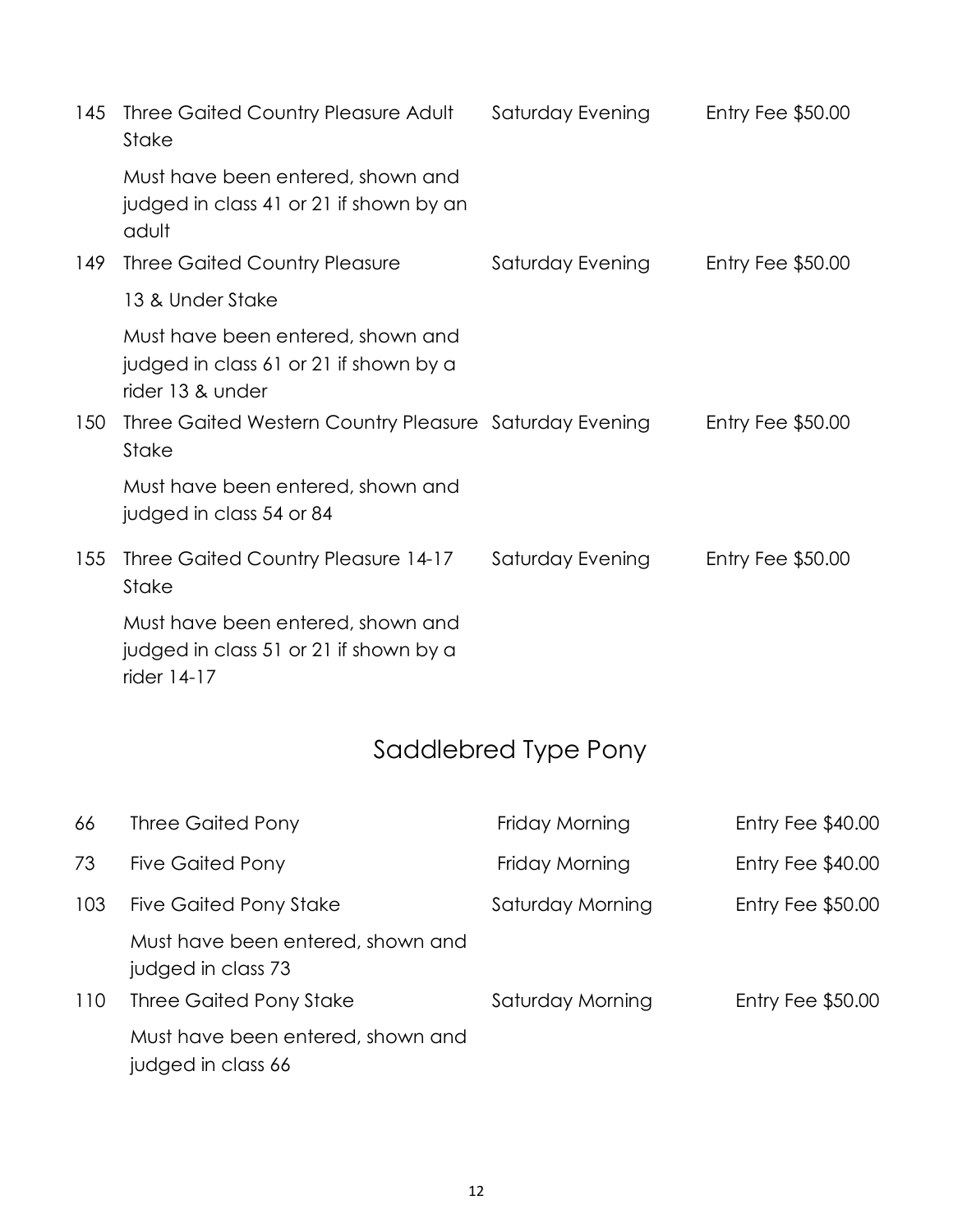# Saddle Seat Equitation

| 3   | <b>UPHA Pleasure Challenge Cup</b>                      | <b>Wednesday Evening</b> | Entry Fee \$40.00 |
|-----|---------------------------------------------------------|--------------------------|-------------------|
| 37  | Saddle Seat Equitation Walk/Trot                        | <b>Thursday Evening</b>  | Entry Fee \$40.00 |
|     | 10 & Under (Formal attire not required)                 |                          |                   |
| 75  | Saddle Seat Equitation 13 & Under                       | Friday Morning           | Entry Fee \$40.00 |
| 76  | Saddle Seat Equitation Adult                            | Friday Morning           | Entry Fee \$40.00 |
| 78  | Pleasure Equitation 17 & Under                          | Friday Morning           | Entry Fee \$40.00 |
| 80  | The Good Hands                                          | Friday Evening           | Entry Fee \$40.00 |
| 82  | Saddle Seat Equitation 14-17                            | Friday Evening           | Entry Fee \$40.00 |
| 86  | Saddle & Bridle Pleasure Medallion                      | Friday Evening           | Entry Fee \$40.00 |
| 100 | Saddle Seat Equitation Adult                            | Saturday Morning         | Entry Fee \$50.00 |
|     | Championship                                            |                          |                   |
|     | Must have been entered, shown and<br>judged in class 76 |                          |                   |
|     | 104 UPHA Challenge Cup                                  | Saturday Morning         | Entry Fee \$40.00 |
| 108 | UPHA Walk/Trot Challenge Cup                            | Saturday Morning         | Entry Fee \$40.00 |
|     | 10 & Under                                              |                          |                   |
| 119 | <b>SESHA Medallion</b>                                  | Saturday Morning         | Entry Fee \$40.00 |
|     | 142 Saddle Seat Equitation 17 & Under<br>Championship   | Saturday Evening         | Entry Fee \$50.00 |
|     | Must have qualified in any WTC                          |                          |                   |
|     | 17 & Under class in this division                       |                          |                   |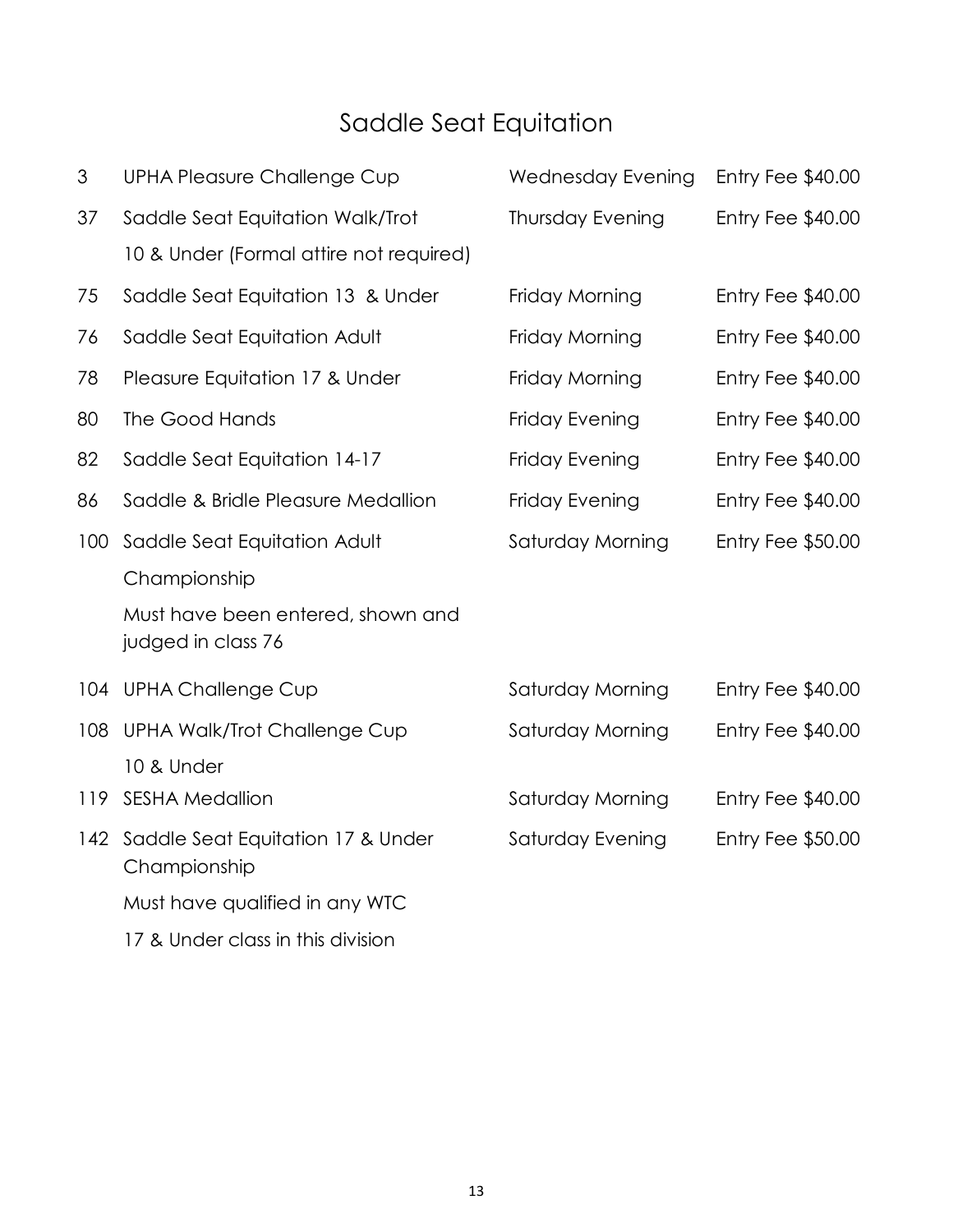# Hackney/Harness Pony Division

| 6   | <b>Hackney Pony Open</b>                                      | <b>Wednesday Evening</b> | Entry Fee \$40.00        |
|-----|---------------------------------------------------------------|--------------------------|--------------------------|
| 10  | <b>Harness Pony Open</b>                                      | <b>Wednesday Evening</b> | Entry Fee \$40.00        |
| 18  | Hackney Pony Pleasure Driving                                 | Thursday Morning         | Entry Fee \$40.00        |
| 24  | Hackney Pony Amateur                                          | Thursday Morning         | Entry Fee \$40.00        |
| 30  | <b>Harness Pony Amateur</b>                                   | Thursday Morning         | Entry Fee \$40.00        |
| 64  | <b>AHHS Roadster Pony Medallion</b>                           | Friday Morning           | Entry Fee \$40.00        |
| 72  | <b>AHHS Hackney Pony Pleasure</b>                             | Friday Morning           | Entry Fee \$40.00        |
|     | <b>Driving Medallion</b>                                      |                          |                          |
| 97  | <b>Hackney Pony Stake</b>                                     | Friday Evening           | <b>Entry Fee \$50.00</b> |
|     | Must have been entered, shown<br>and judged in class 6 or 24  |                          |                          |
| 101 | AHHS Roadster Pony Under Saddle<br>Medallion                  | Saturday Morning         | Entry Fee \$40.00        |
| 144 | <b>Hackney Pony Pleasure Driving</b><br><b>Stake</b>          | Saturday Evening         | Entry Fee \$50.00        |
|     | Must have been entered, shown<br>and judged in class 18 or 72 |                          |                          |
| 151 | Harness Pony Stake                                            | Saturday Evening         | <b>Entry Fee \$50.00</b> |
|     | Must have been entered, shown<br>and judged in class 10 or 30 |                          |                          |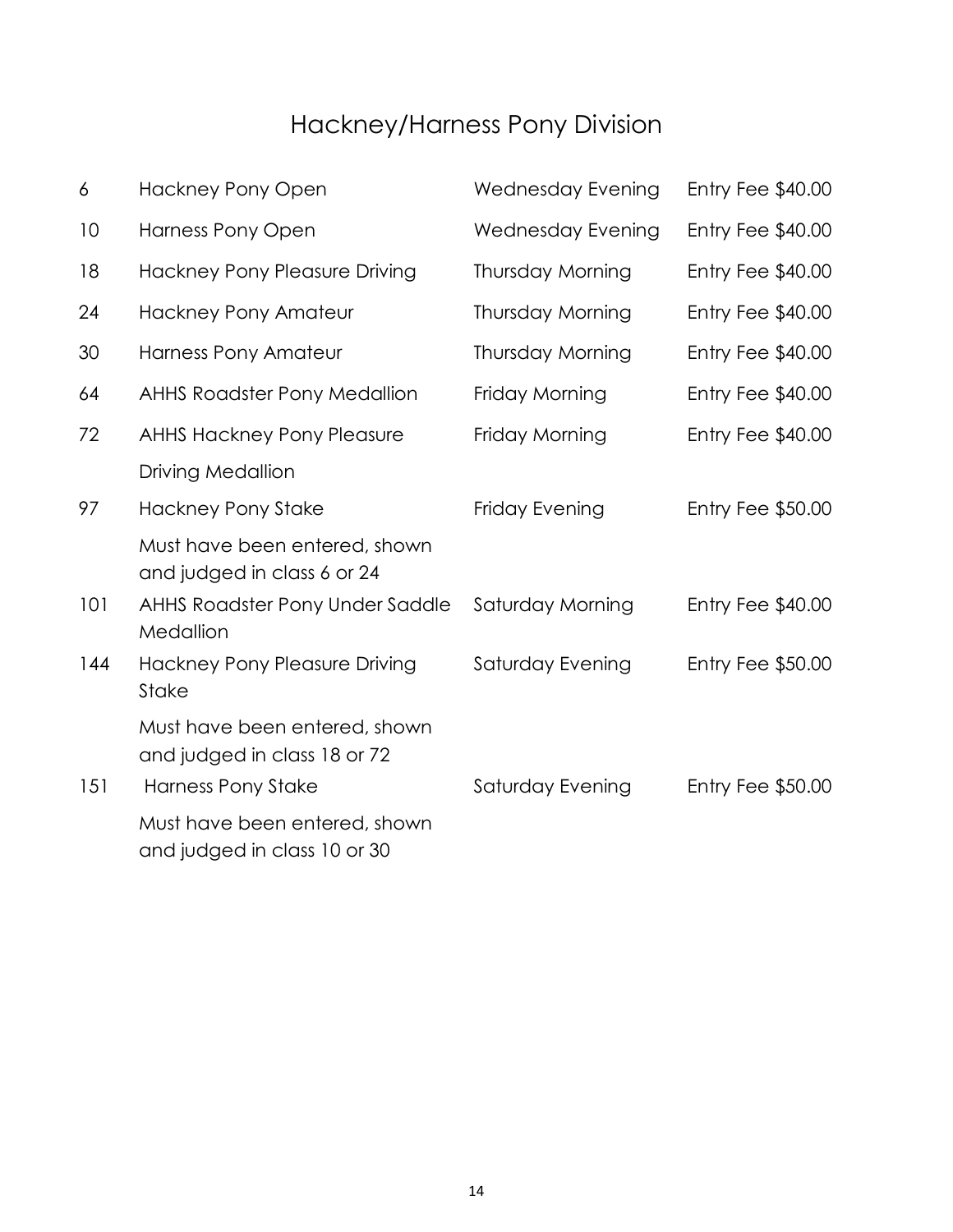# Roadster Pony Division

| 16  | Roadster Pony Open                                                                              | Wednesday Evening       | Entry Fee \$40.00         |
|-----|-------------------------------------------------------------------------------------------------|-------------------------|---------------------------|
| 28  | Roadster Pony Limit                                                                             | Thursday Morning        | Entry Fee \$40.00         |
| 40  | Roadster Pony Adult Amateur                                                                     | <b>Thursday Evening</b> | Entry Fee \$40.00         |
| 59  | <b>UPHA Roadster Pony Classic</b>                                                               | Friday Morning          | <b>Entry Fee \$100.00</b> |
| 83  | Roadster Pony Amateur Stake                                                                     | Friday Evening          | Entry Fee \$50.00         |
|     | Must have been entered, shown<br>and judged in 40 or 28 if shown by<br>an Amateur               |                         |                           |
| 153 | Roadster Pony Junior Exhibitor                                                                  | Saturday Evening        | <b>Entry Fee \$50.00</b>  |
|     | <b>Stake</b>                                                                                    |                         |                           |
|     | Must have been entered, shown<br>and judged in class 64 or 28 if<br>shown by a junior exhibitor |                         |                           |
| 162 | Roadster Pony Stake                                                                             | Saturday Evening        | <b>Entry Fee \$50.00</b>  |
|     | Must have been entered, shown<br>and judged in any class in this                                |                         |                           |

division

| TBD Classes \$250.00                                                                      |
|-------------------------------------------------------------------------------------------|
| Class                                                                                     |
| 27                                                                                        |
| 67                                                                                        |
| 107                                                                                       |
| TBD Classes do not count for qualifying for the World's<br><b>Championship Horse Show</b> |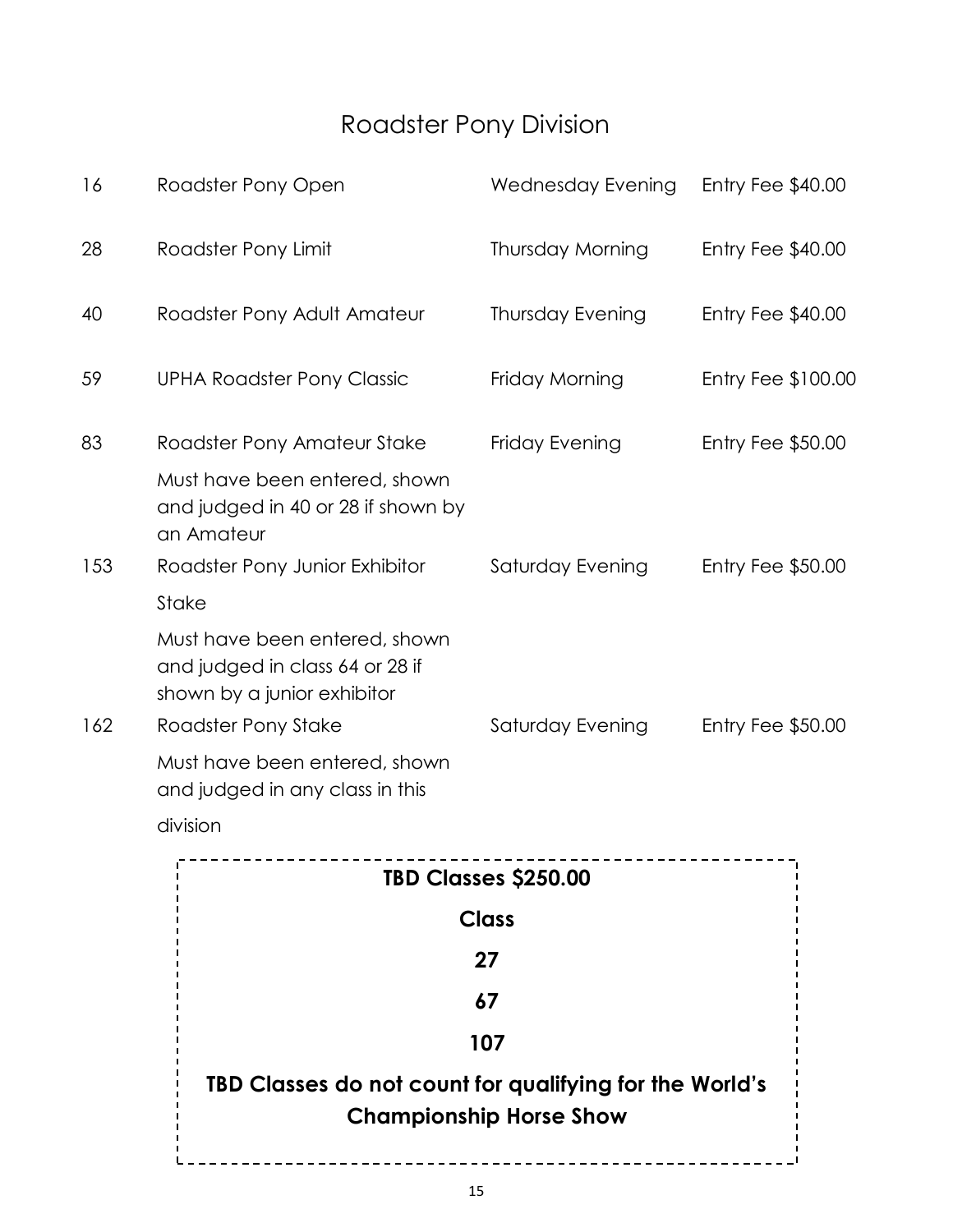## Road Horse Division

| 13  | Roadster to Bike Open                                                             | Wednesday Evening | Entry Fee $$40.00$ |
|-----|-----------------------------------------------------------------------------------|-------------------|--------------------|
| 25  | Roadster Under Saddle                                                             | Thursday Morning  | Entry Fee $$40.00$ |
| 47  | Roadster to Bike Amateur                                                          | Thursday Evening  | Entry Fee $$40.00$ |
| 56  | Roadster to Bike Limit Horse                                                      | Thursday Evening  | Entry Fee $$40.00$ |
| 148 | Roadster to Bike Amateur Stake                                                    | Saturday Evening  | Entry Fee $$50.00$ |
|     | Must have been entered, shown<br>and judged in 47 or 56 if shown by<br>an amateur |                   |                    |
| 158 | Roadster Under Saddle Stake                                                       | Saturday Evening  | Entry Fee $$50.00$ |
|     | Must have been entered, shown<br>and judged in class 25                           |                   |                    |
| 165 | Roadster to Bike Stake                                                            | Saturday Evening  | Entry Fee $$75.00$ |
|     | It is not necessary to qualify for this<br>class                                  |                   |                    |

## Miscellaneous Division

| $\mathcal{I}$ | Western Pleasure Open                                       | Wednesday Evening Entry Fee \$40.00 |                    |
|---------------|-------------------------------------------------------------|-------------------------------------|--------------------|
| 20            | Open Hunter Pleasure                                        | Thursday Morning                    | Entry Fee $$40.00$ |
| 23            | Open English Pleasure Walk/Trot                             | Thursday Morning                    | Entry Fee $$40.00$ |
| 26            | Open English Pleasure                                       | Thursday Morning                    | Entry Fee $$40.00$ |
| 34            | Open Pleasure Driving                                       | Thursday Morning                    | Entry Fee $$40.00$ |
| 58            | Saddle Seat Pleasure Walk/Trot 12 & Friday Morning<br>Under |                                     | Entry Fee $$40.00$ |
| 60            | Western Pleasure Open Stake                                 | Friday Morning                      | Entry Fee $$50.00$ |
|               | Must have been entered, shown<br>and judged in class 7      |                                     |                    |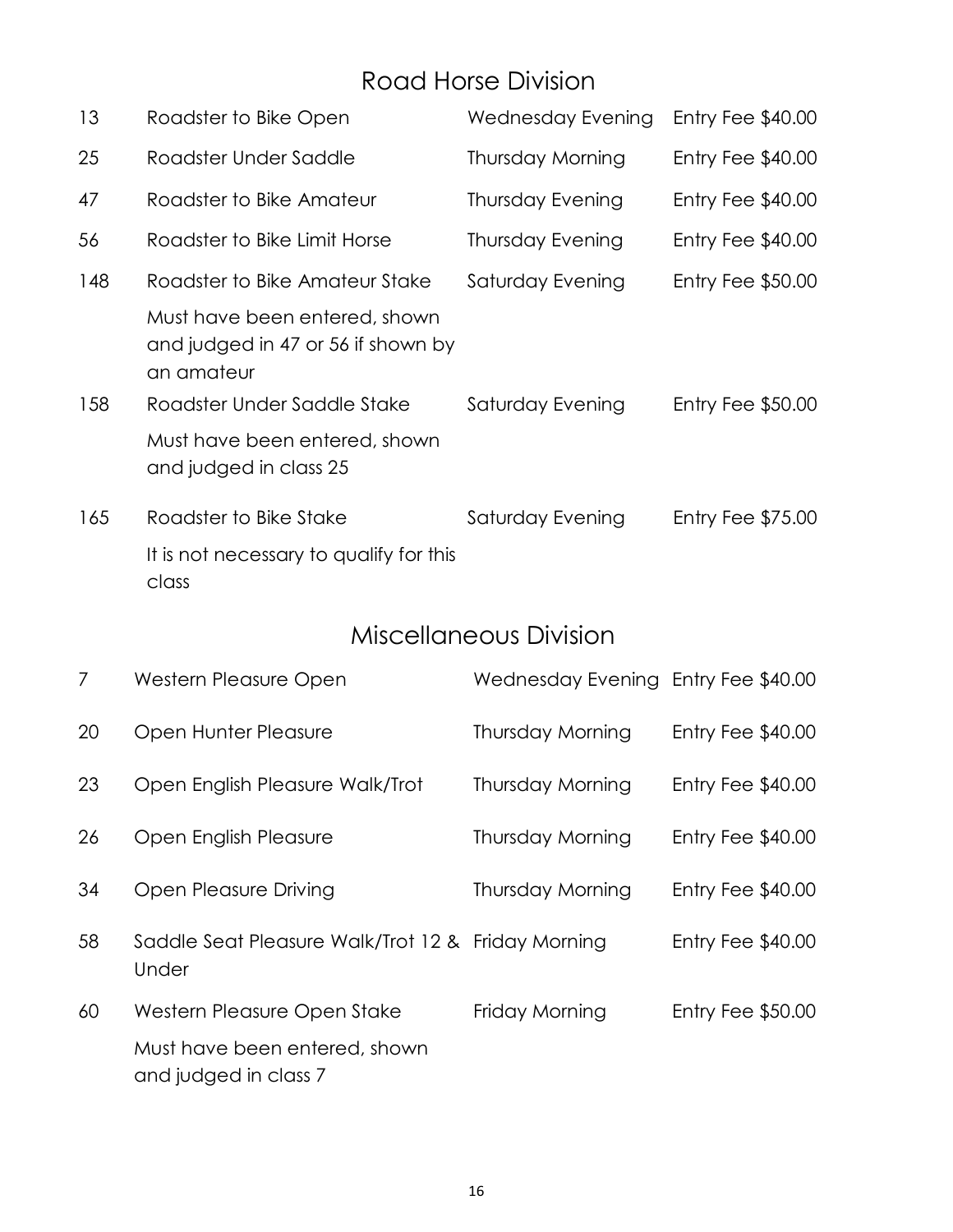| 62  | Open Pleasure Driving Stake<br>Must have been entered, shown and<br>judged in class 34                        | Friday Morning   | Entry Fee $$50.00$       |
|-----|---------------------------------------------------------------------------------------------------------------|------------------|--------------------------|
| 70  | Open English Pleasure Walk/Trot<br>Stake                                                                      | Friday Morning   | Entry Fee $$50.00$       |
|     | Must have been entered, shown and<br>judged in class 23                                                       |                  |                          |
| 77  | Three Gaited Pleasure Pony                                                                                    | Friday Morning   | Entry Fee \$40.00        |
| 98  | Open English Pleasure Stake<br>Must have been entered, shown and<br>judged in class 26                        | Friday Evening   | Entry Fee \$50.00        |
| 102 | Open Hunter Pleasure Stake<br>Must have been entered, shown and<br>judged in class 20                         | Saturday Morning | <b>Entry Fee \$50.00</b> |
| 105 | Three Gaited Pleasure Pony Stake<br>Must have been entered, shown and<br>judged in class 77                   | Saturday Morning | Entry Fee $$50.00$       |
| 112 | Saddle Seat Pleasure Walk/Trot<br>12 & Under Stake<br>Must have been entered, shown and<br>judged in class 58 | Saturday Morning | Entry Fee $$50.00$       |
| 115 | UPHA Exceptional Challenge Cup<br>With Assistance                                                             | Saturday Morning | Entry Fee $$40.00$       |
| 116 | <b>Senior Horse Class</b><br>Horses 17 & Over, No work tack.<br>Walk/Trot/Canter                              | Saturday Morning | Entry Fee \$40.00        |
| 117 | <b>UPHA Exceptional Challenge Cup</b><br>without Assistance                                                   | Saturday Morning | Entry Fee $$40.00$       |
| 118 | Exceptional Showmanship                                                                                       | Saturday Morning | Entry Fee \$40.00        |
| 120 | Lead Line Stake<br>Riders 6 & Under; or any age if<br>exceptionally challenged.<br>1-3 attendants             | Saturday Morning | Entry Fee $$15.00$       |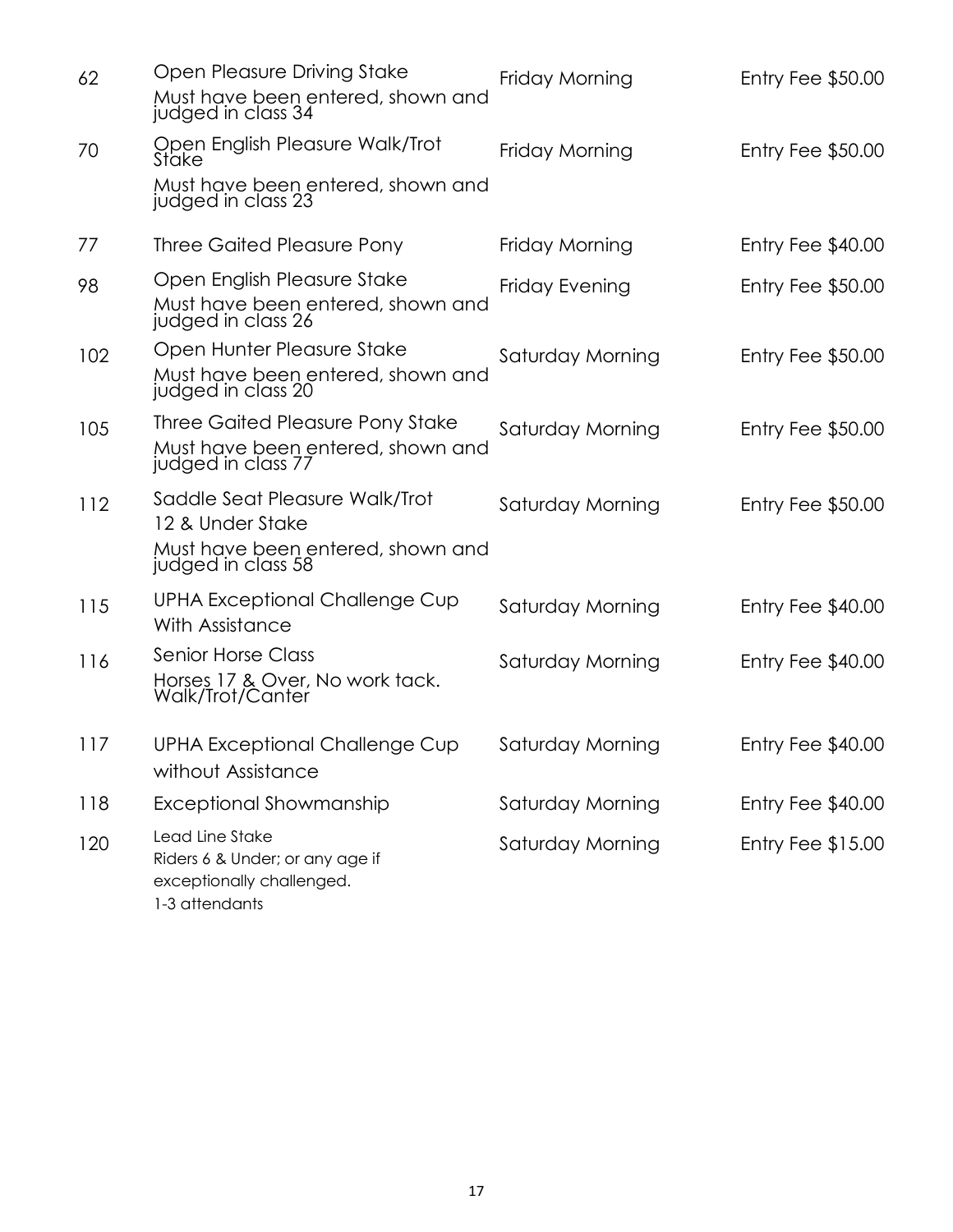## Academy Division

All classes in this division will be Saturday Morning. UPHA Chapter 17 Academy Rules Apply. Please make your academy entries by Friday at 5pm

| 121 | Walk/Trot Showmanship Lead Line 8 & Under | <b>Entry Fee \$20.00</b> |
|-----|-------------------------------------------|--------------------------|
| 122 | Walk/Trot Equitation Lead Line 8 & Under  | Entry Fee \$20.00        |
| 123 | Showmanship Driving                       | Entry Fee $$20.00$       |
| 124 | Reinsmanship Driving                      | Entry Fee \$20.00        |
| 125 | Showmanship WTC Adult                     | Entry Fee \$20.00        |
| 126 | Equitation WTCAdult                       | Entry Fee \$20.00        |
| 127 | Showmanship WTC 17 & Under                | Entry Fee $$20.00$       |
| 128 | Equitation WTC 17 & Under                 | Entry Fee $$20.00$       |
| 129 | <b>WTC Championship</b>                   | Entry Fee \$30.00        |
| 130 | Showmanship WT 14 & Over                  | Entry Fee \$20.00        |
| 131 | Equitation WT 14 & Over                   | Entry Fee \$20.00        |
| 132 | WT 14 & Over Championship                 | <b>Entry Fee \$30.00</b> |
| 133 | Showmanship WT 11-13                      | Entry Fee \$20.00        |
| 134 | Equitation WT 11-13                       | Entry Fee \$20.00        |
| 135 | Showmanship WT 9-10                       | Entry Fee \$20.00        |
| 136 | Equitation WT 9-10                        | Entry Fee $$20.00$       |
| 137 | Showmanship WT 8 & Under                  | Entry Fee $$20.00$       |
| 138 | Equitation WT 8 & Under                   | Entry Fee \$20.00        |
| 139 | Hunt Seat Showmanship WT                  | Entry Fee \$20.00        |
| 140 | Hunt Seat Equitation WT                   | Entry Fee \$20.00        |
| 141 | WT 13 & Under Championship                | Entry Fee \$30.00        |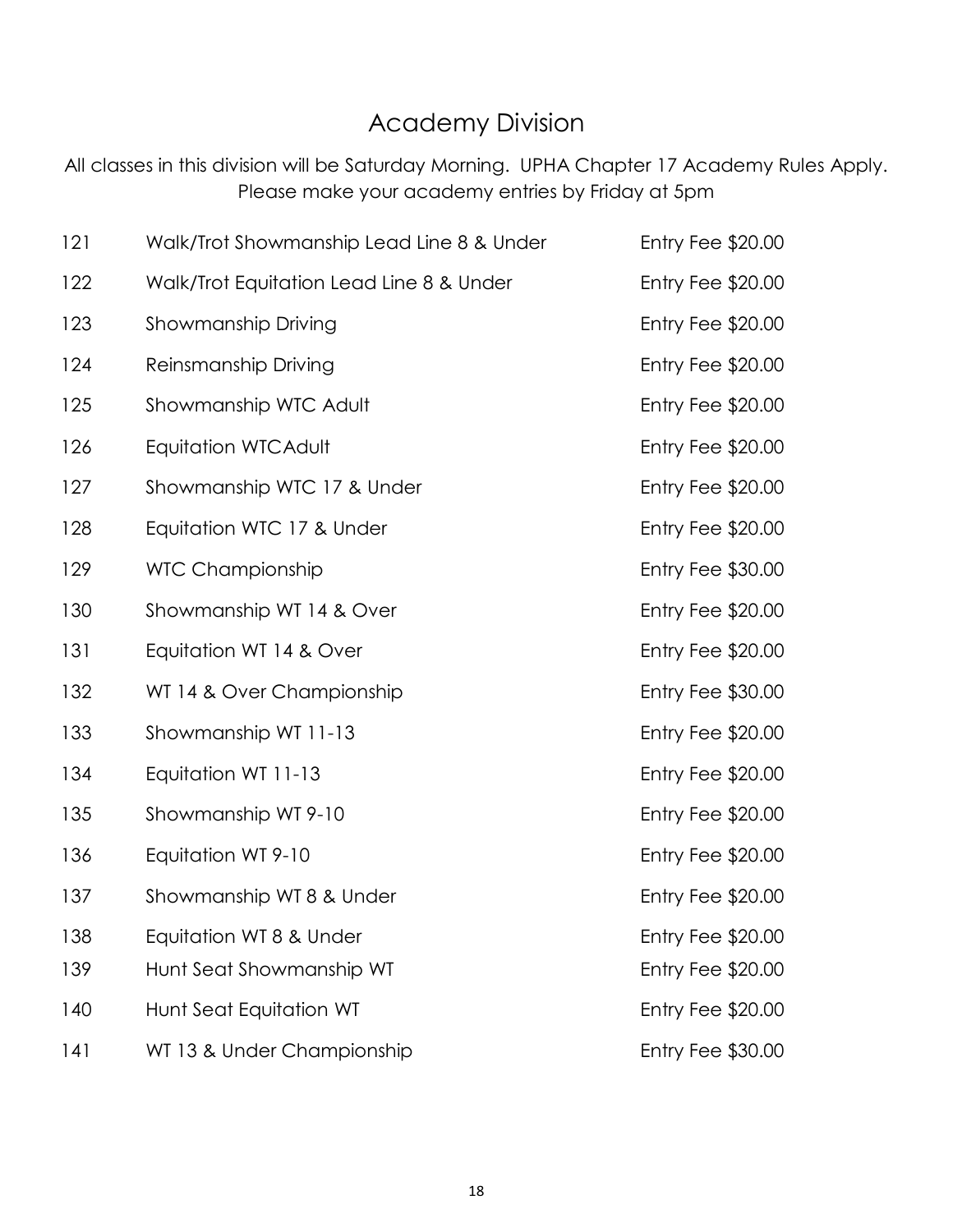

Richfield Video Productions has been selected as the official videographer!

**For individual reservations, please contact Leslie Bennett via e-mail at [rvproad@gmail.com](mailto:rvproad@gmail.com), or call/text at (502) 664-0880.**

**Live-streaming of the event is available on the Richfield Video Archive ([rvp.tv](http://rvp.tv)) for subscribers!** 

**\*\*\***

For technical support, contact RH Bennett at 502-664-0870 or Taylor Sondergeld at 502-396-4980!

WE LOOK FORWARD TO SEEING YOU AT THE **SHOW!** 

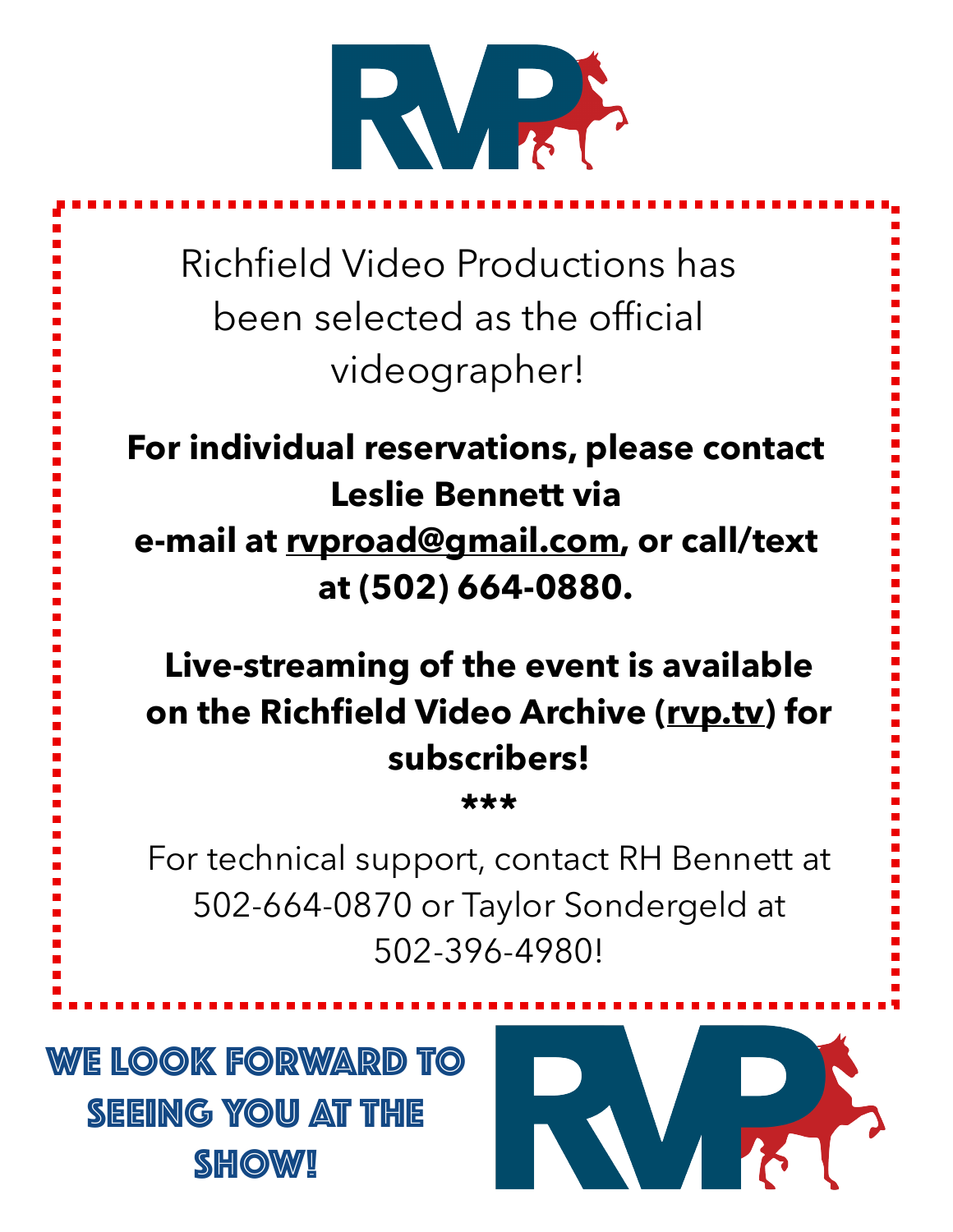### $\cdot$  .  $...$ Doug shiflet is this year's official photographer!

Come check out your proofs at the show or online!

www.dougshiflet.com